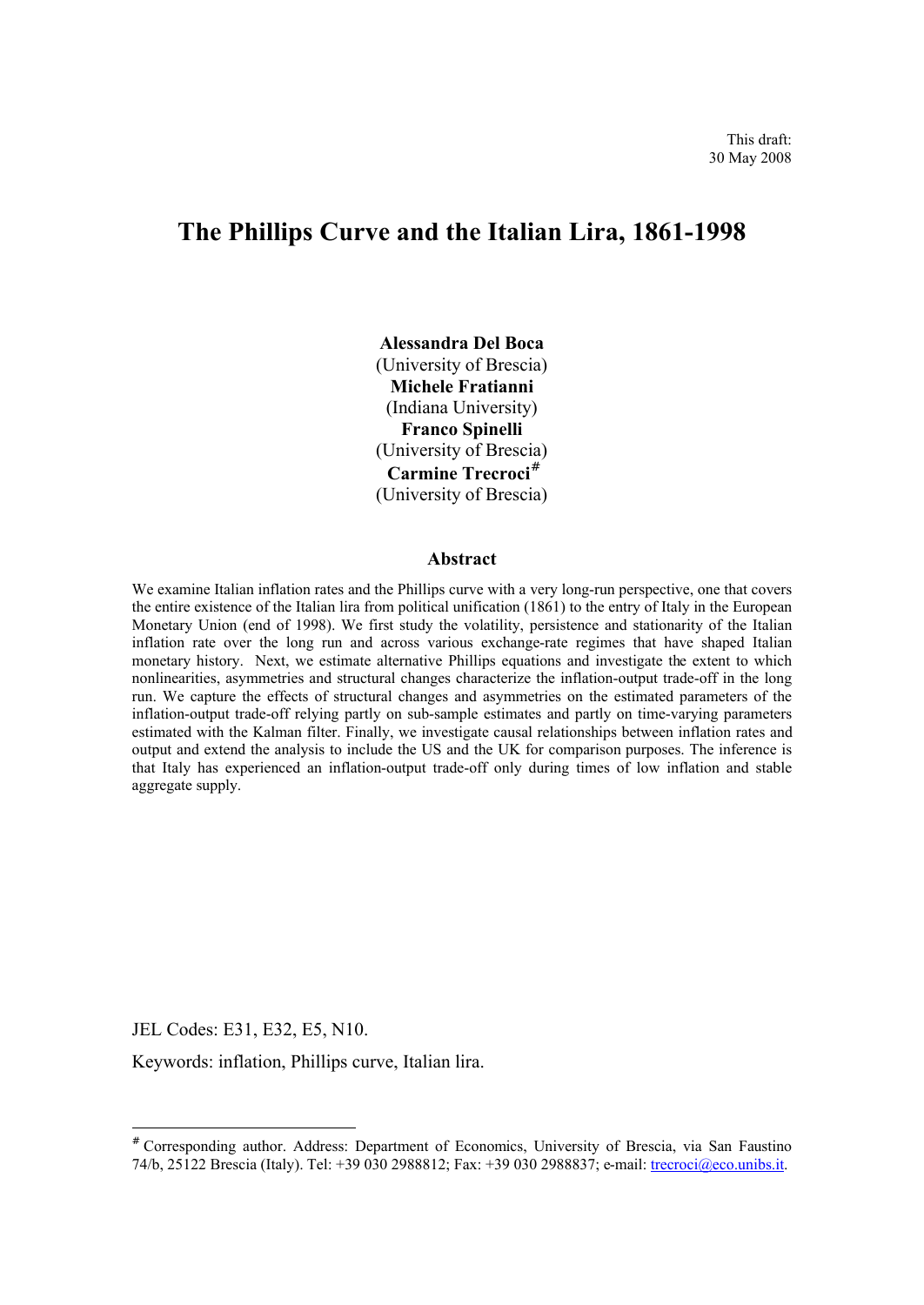#### **1. Introduction**

After dominating the policy agenda across the 1970s and the 1980s, two decades of apparent price stability have confined the dynamics of inflationary processes to the outer limits of the macroeconomic debate. This is unsatisfactory for various reasons. First, many aspects of past inflationary processes are still unsettled, as is the issue of whether the optimal level of the inflation rate, whether zero or low. Second, inflation is not dead, as its current rise in the US, UK and the euro area suggests. Third, past spells of low inflation could guide us to interpret the current state of affairs and to identify those forces that transform low rates of inflation into higher rates. This paper intends to stimulate the debate on these issues by investigating the evolving nature of the trade-off between inflation and output.

We examine Italian inflation rates and the Phillips curve with a very long-run perspective, one that covers the entire existence of the Italian lira from political unification (1861) to the entry of Italy in the European Monetary Union (end of 1998). Italy, as a case study, has two attractive features. The first is that this country has experienced higher average and more volatile inflation rates than most industrialized countries and across a variety of monetary regimes. The second is that Italy differs from anglo-saxon market structures and institutions, whereas the bulk of the literature on the Phillips curve has concentrated mainly on those countries. The long historical reach of our study appears to be particularly suitable to draw inferences among heterogeneous countries.

Methodologically, this study first examines the volatility, persistence and stationarity of the Italian inflation rate over the long run and across various exchangerate regimes that have shaped Italian monetary history (Fratianni and Spinelli, 2001a). Next, we estimate alternative Phillips equations and investigate the extent to which nonlinearities, asymmetries and structural changes characterize the inflation-output trade-off in the long run. We capture the effects of structural changes and asymmetries on the estimated parameters of the inflation-output trade-off relying partly on subsample estimates and partly on time-varying parameters estimated with the Kalman filter. Finally, we investigate causal relationships between inflation rates and output and extend the analysis to include the US and the UK for comparison purposes.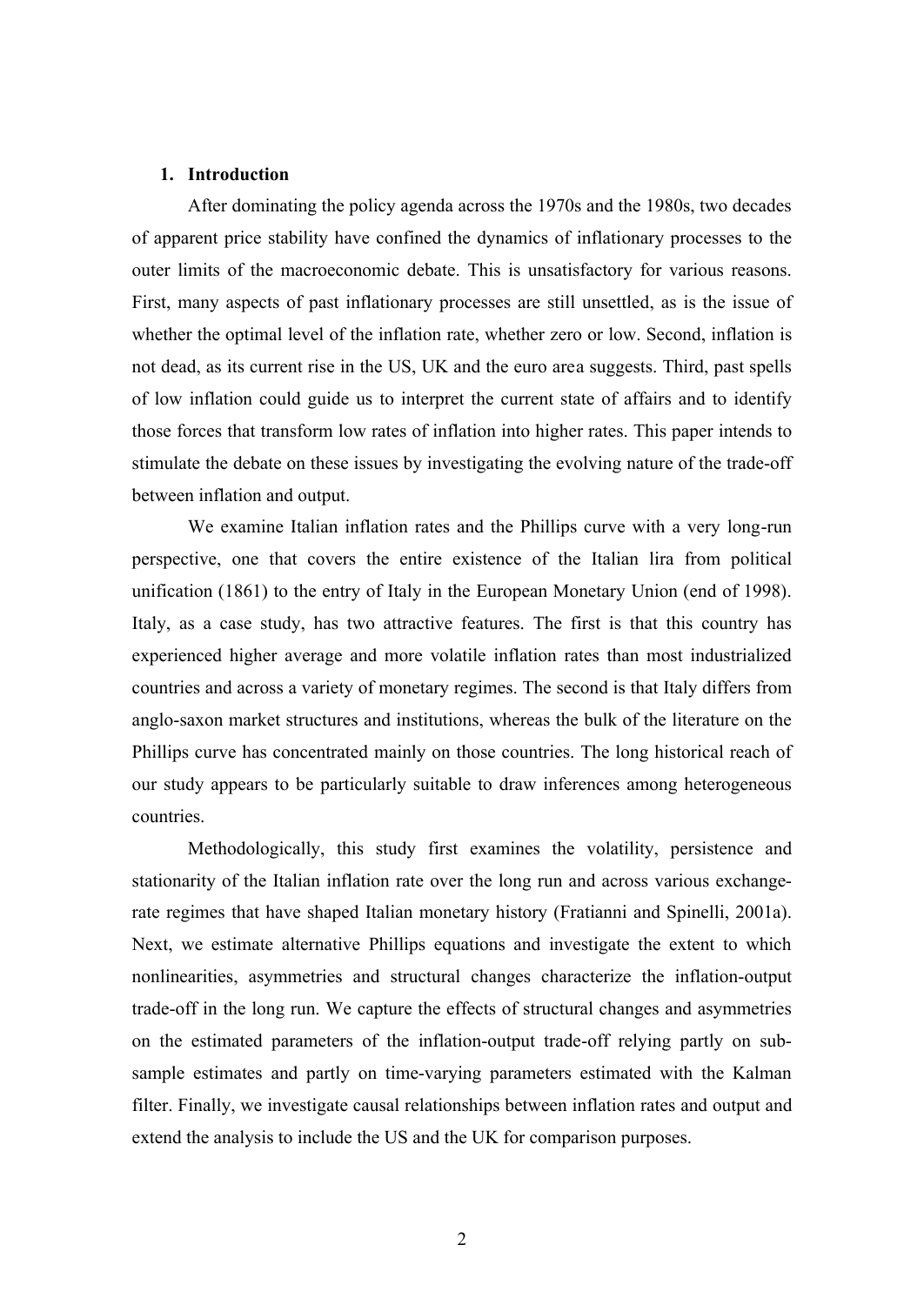The main results are as follows. The level, volatility and persistence of inflation display significant fluctuations over the entire sample. Fixed exchange rate regimes, and especially the gold standard, are associated with lower inflation rates than more flexible forms of exchange rates. Bretton Woods stands out as the only major non-war inflationary period. Inflation persistence is higher under flexible exchange rates, especially after Bretton Woods. Non-stationarity of inflation appears to be a feature of flexible exchange rates.

As to the inflation-output trade-off, *inter alia* we provide estimates of a consensus model that blends the original expectation-augmented Phillips curve with the most recent stylizations on persistence and price/wage rigidity (Woodford, 2003). Over the whole sample, we detect a negative relationship between inflation and output, suggesting dominance of supply-side shocks and inflation expectations. Yet, when we account for the large effects of the two world wars and post-Bretton Woods inflation, the Phillips curve exhibits the textbook positive feedback from cyclical conditions to inflation. The inference is that Italy has experienced an inflation-output trade-off only during times of low inflation and stable aggregate supply.

### **2. A brief sketch of prices and inflation from the** *Monetary History*

 $\overline{a}$ 

As a starting point, we find it useful to summarize the salient points of the behaviour of the price level and its rate of change during the entire history of the *lira*, from political unification in 1861 to Italy's entry into the European Monetary Union (EMU) in 1998 (Fratianni and Spinelli 2001a). We measure the price level by the logarithm of the annual price deflator of national income; see Figure  $1<sup>1</sup>$  Prices are relatively stable from

<sup>&</sup>lt;sup>1</sup> Obvious data limitations impair the study of the purchasing power of the Italian lira in the long run. However, several measures of the price level across the long time span considered in this paper have recently emerged. For instance, Spinelli and Trecroci (2008) examine time series of the implicit price deflator of national income, cost of living and wholesale prices. In this paper we pick up the former, but experiments with the other indices show that most of our findings are qualitatively unaffected by the choice we make. The sample period used is 1868-1998, except in the case of the UK, where the sample starts in 1872. The pre-1950 GDP, population and price data were obtained from Flora (1983, 1987) and Mitchell (1992, 1993), whilst data on exchange rates, fiscal variables and the money supply are compiled by Fratianni and Spinelli (2001a) using a variety of historical sources. The data for the post-1950 period was checked for consistency using standard sources (IFS, OECD).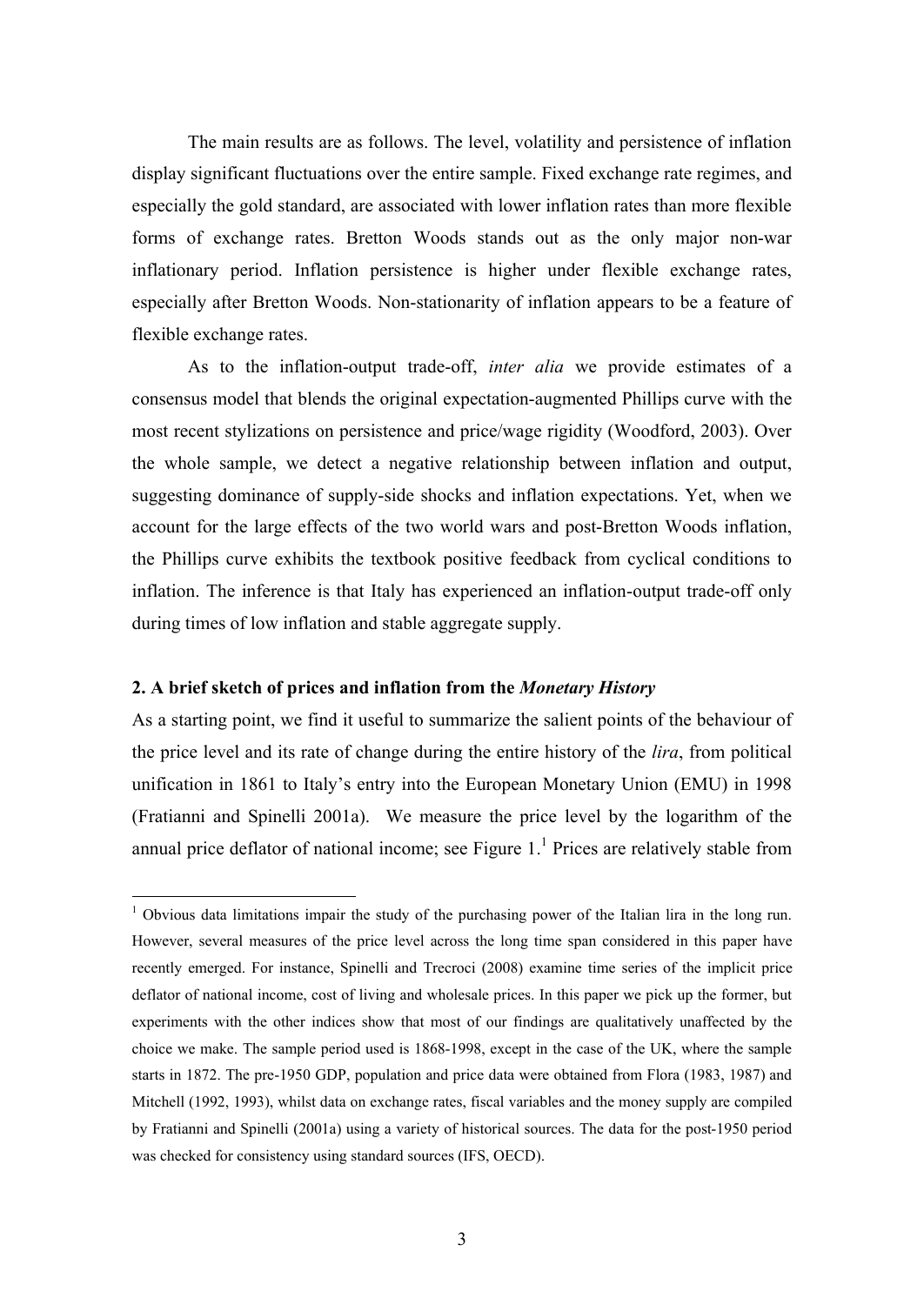1861 to the start of World War I, that is during the period characterized by the international gold standard. Upward movements in the price level occur, not surprisingly, during the two world wars and in the modern period following World War II. The years from 1927 to 1933 are instead a period of deflation.

Figure 2 displays the inflation rate computed as the first difference of the logarithm of the price deflator. It confirms visually the mean-stationary of the inflation rate during the international gold standard, the sharp accelerations imparted by the two wars, the deflation of the inter-war years, the rising inflation of the 1970s, its decline in the 1980s in sympathy with what was happening in other industrial countries, and the significant disinflation of the late 1990s. On average, Italian inflation has exceeded by five percentage points the inflation rate of the rest of the world, defined as the inflation rate of the significant reference country.<sup>2</sup> This Italian inflation excess was contained within one percentage point during the gold standard but rose to eight percentage points in the 1970s. If we exclude the war periods, the drivers of the Italian inflation rate were fiscal and monetary impulses affecting aggregate demand against a relatively stable aggregate output supply. Overall, the fiscal impulse was dominant in the sense that it determined the course of monetary policy (Fratianni and Spinelli 2001b).

Inflation, once started, tends to persist. This is due in part by the dynamics of inflation expectations and in part by the overhang of monetary base that declines slowly after the monetary shock ends. Differences in the strength of inflation expectations, driven by credible monetary policy actions, explain differences in inflation persistence. For example, monetary tightening in 1926 and 1947 was well publicized and widely believed to be permanent by the public; inflation came down quickly. On the other hand, repeated monetary tightening in the 1960s, 1970s, and 1980s were perceived to be temporary or easily reversible; inflation stuck on the high side.

Over the 138-year span of history, Italy has lived through several monetary regimes: it has swung from the gold standard to inconvertible fiat money; alternated periods of fixed exchange rates with periods of flexible rates; and experimented alternatively with interest rate, total domestic credit, monetary base, and inflation rate

1

 $2^2$  Reference country is either France up to World War I, the United Kingdom in the inter-war period, and the United States after World War II.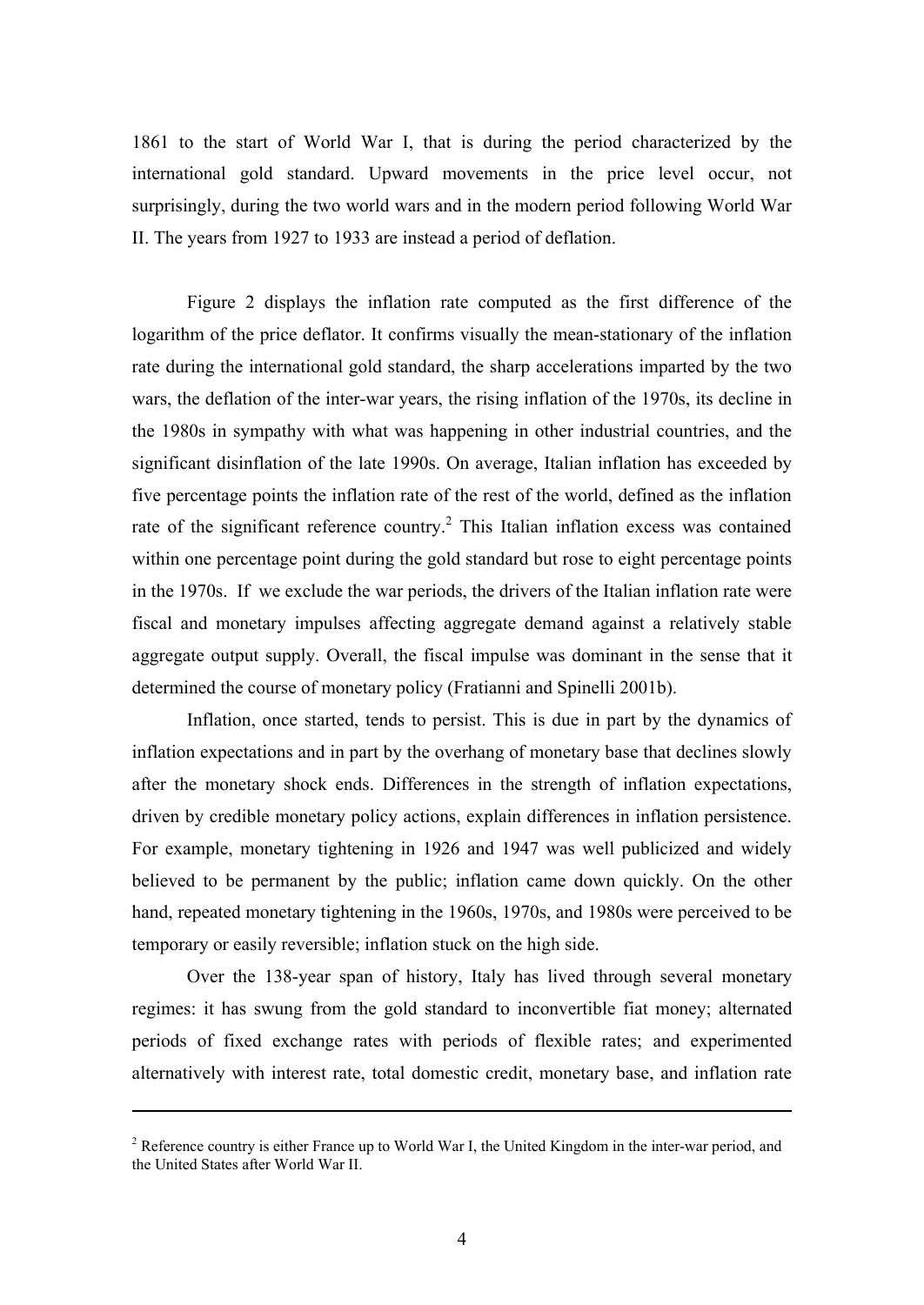targeting. The fixed exchange rate regime was often adopted to signal the country's determination to a course of deflation or disinflation, but just as often created unsustainable conflicts with other goals of economic policy and, hence, was not a credible pre-commitment device for deflation or disinflation. It is worth pointing out that the successful disinflation of the nineties, which made it possible for Italy to join EMU, instead, was the result of a tough-minded inflation rate targeting and was accompanied by stable output growth.



**Figure 1, Italy, 1861-1998: implicit price deflator of the national income, natural log of index.**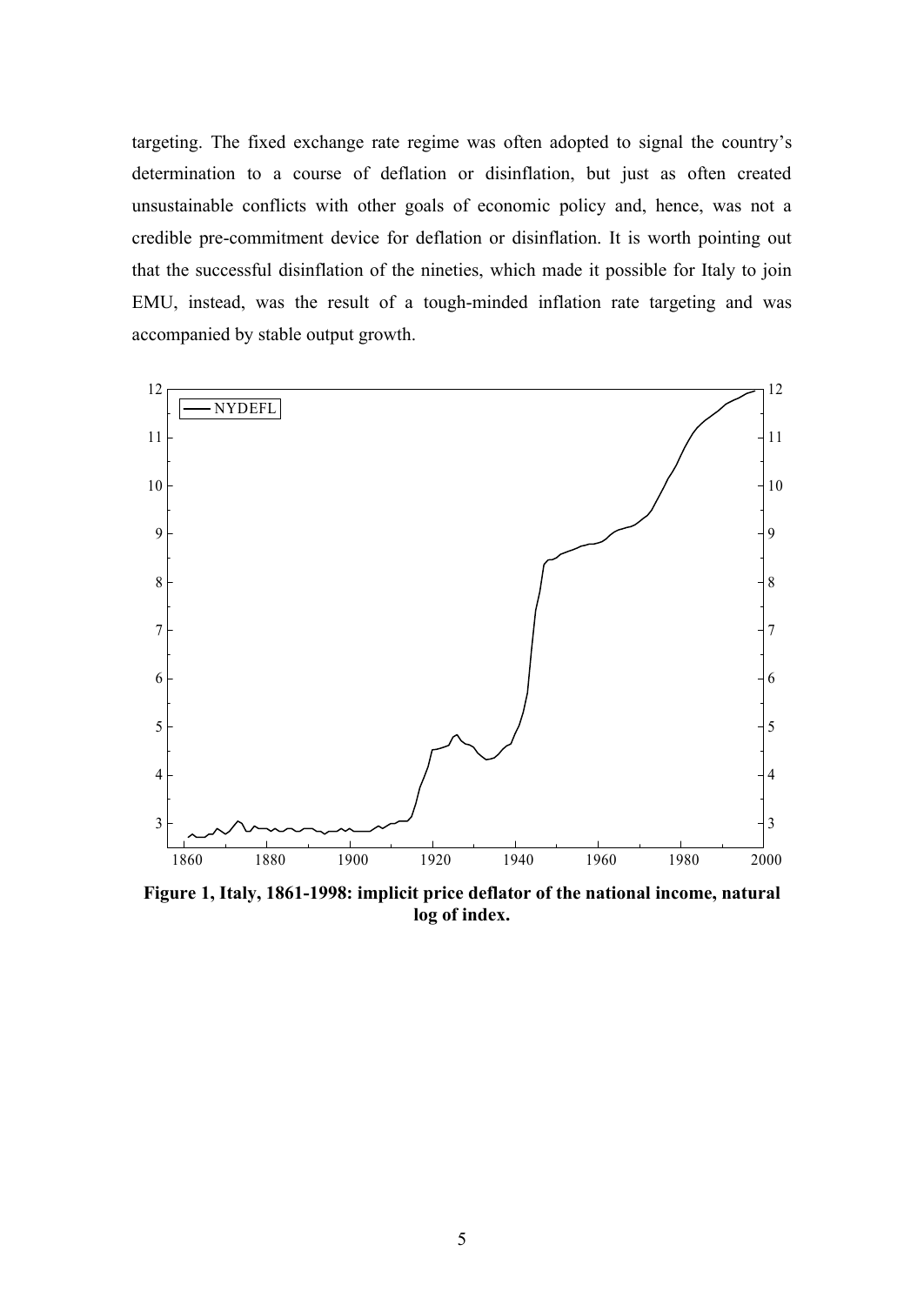

**Figure 2, Italy, 1861-1998: implicit price deflator of the national income, change in the natural log of index.**

# **3. Statistical analysis of the Italian inflation process**

In order to capture the evolution of the statistical properties of the Italian inflationary processes, we will focus on both the whole span 1861-1998 and some sub samples defined by the different monetary and exchange-rate regimes Italy adopted over the long period under observation. In particular, we will consider the following partition, put forward, *inter alia*, by Fratianni and Spinelli (2001a):

- 1) 1861-1913: dominance of the gold standard and fixed exchange rates;
- 2) 1914-1949: world wars and interwar years, mainly with flexible exchange rates;
- 2.1) 1920-1936: interwar years, with spells of both fixed and flexible rates;
- 3) 1950-1973: Bretton Woods system, hence fixed exchange rates;
- 4) 1974-1998: fixed but adjustable peg.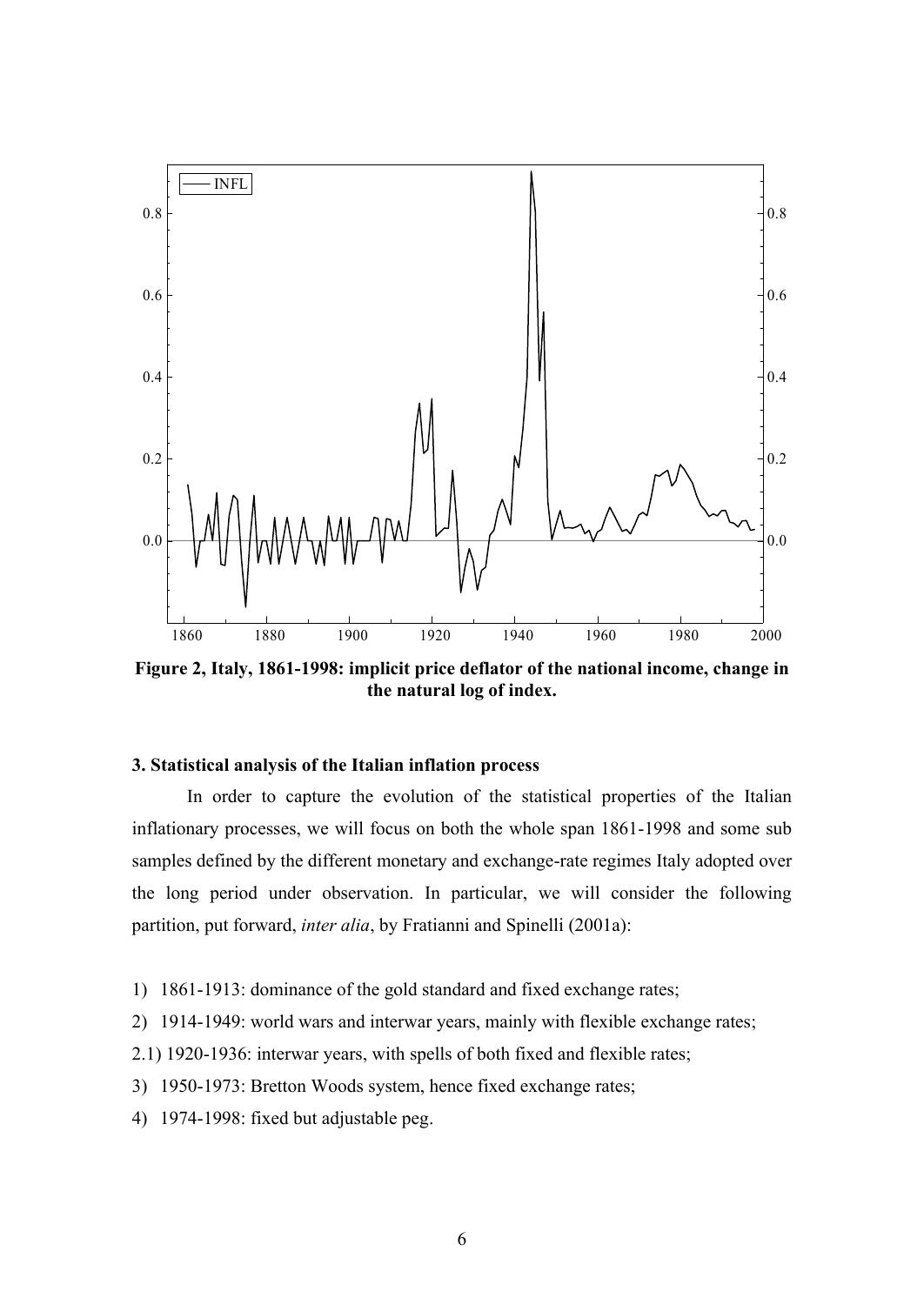| <b>SAMPLE</b> | $e_1$ =1375.2**; $e_2$ =261.79** |        |       |  |
|---------------|----------------------------------|--------|-------|--|
|               | m                                | S      | CV    |  |
| 1861-1998     | 6.805                            | 13.934 | 2.048 |  |
| 1861-1913     | 0.647                            | 5.801  | 8.966 |  |
| 1914-1949     | 15.049                           | 23.252 | 1.545 |  |
| 1920-1936     | 1.508                            | 10.976 | 7.279 |  |
| 1950-1973     | 4.269                            | 2.423  | 0.568 |  |
| 1974-1998     | 9.902                            | 5.334  | 0.539 |  |

Table 1 displays average inflation rates ( *m* ), their standard deviations (*s* ) and variation coefficients ( $cv = s / m$ ) for the whole sample and the five sub periods.

**Table 1, Italy. Implicit price deflator of the national income, change in the natural log of index.** Average (*m*), standard deviation (*s*), coefficient of variation (*cv*), normality test, 1861-1998. '\*\*' indicates rejection of the null with a 99% confidence interval.

Barring WWII, the period with the highest average inflation was the post-Bretton Woods era of fixed but adjustable peg, while the periods of gold standard and Bretton Woods fixed rates were the ones with the lowest inflation. Inflation volatility, as measured by the its standard deviation, was highest in the 1914-1949 sub sample, but adjusting this measure for its mean reveals greater variability during the classical gold standard and lower variability in the last half-century of the sample. Overall, inflation on average seems lower with fixed exchange rates and higher under flexible exchange rates. Amongst the two experiences with fixed exchange rates, the Bretton Woods years had a much higher inflation, although less volatile, than during the gold standard. In any case, we detect ample time-variation in the mean and standard deviation; this recommends examining inflation's stationarity properties.

Table 1 also contains the results of Jarque and Bera (1987) (*e1*) and Doornik and Hansen (1994) (*e2*) tests for normality. Essentially, these tests evaluate whether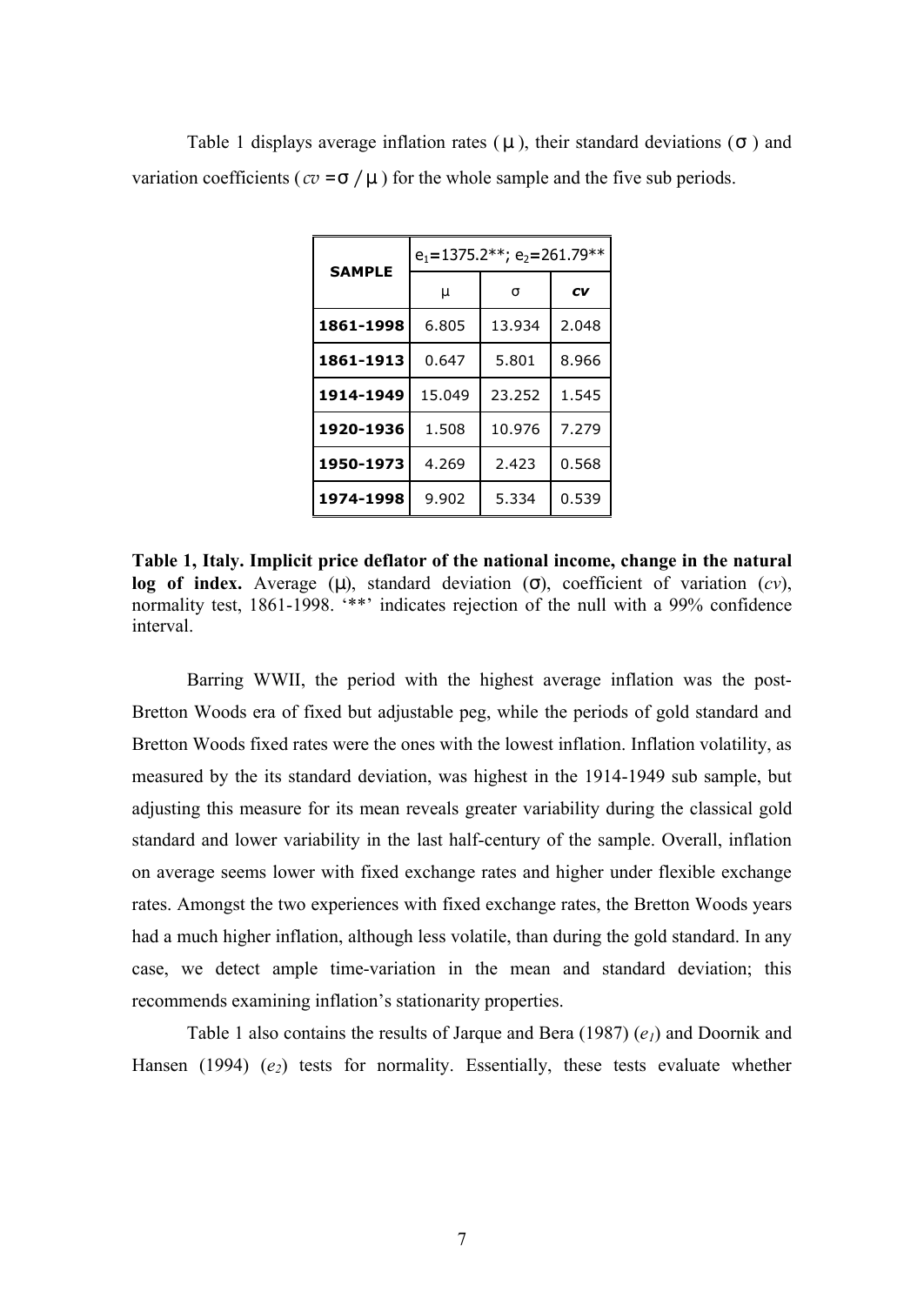asymmetry and kurtosis of the series correspond to those of a normal distribution<sup>3</sup>. Table 1 shows results for the whole sample: there is clear evidence against the null of normality. To evaluate persistence, we compute the autocorrelation function (ACF) up to the 10th lag. Figure 3 plots the function computed over the whole sample. The first lags have large coefficients, while negative values are reached only after 8-9 lags; we conclude that Italian inflation was highly persistent. Figure 4 displays the correlogram for the four main sub periods<sup>4</sup>, and confirms that persistence was higher with flexible exchange rates and reached a maximum after the demise of the Bretton Woods system.



**Figure 3, Italy, 1861-1998. Implicit price deflator of the national income, change in the natural log of index.** Autocorrelation function; horizontal lines represent  $\pm 2$ standard deviations from estimated autocorrelations, assuming the population value is zero.

<sup>&</sup>lt;sup>3</sup> We remind that Jarque and Bera's test has low power in small samples. Doornik and Hansen's test adjusts for this bias.

 $4\,\mathrm{G}$ iven the limited number of its observations, we do not include results for the 1920-1936 sub sample.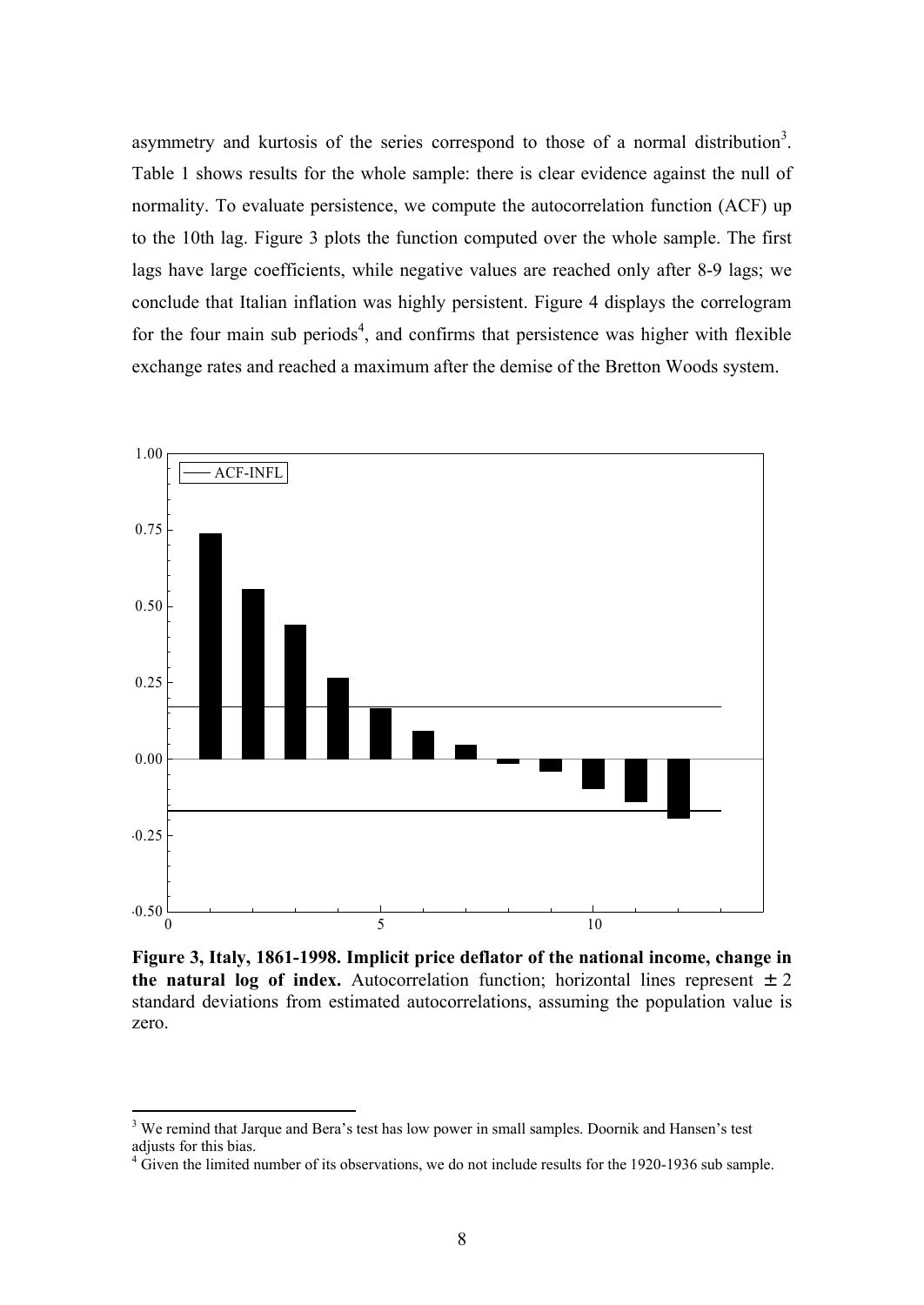

**Figure 4, Italy, various sub samples. Implicit price deflator of the national income, change in the natural log of index.** Autocorrelation functions; horizontal lines represent  $\pm$  2 standard deviations from estimated autocorrelations, assuming the population value is zero.

Finally, we investigate the stationarity of the inflation process. To this end, we employ the Augmented Dickey-Fuller (ADF) test, which we remind is implicit in the evaluation of the t-statistic  $t$  of the  $\hat{b}$  coefficient in:

$$
\Delta p_{t} = a + mt + bp_{t-1} + \sum_{i=1}^{n} g_{i} \Delta p_{t-i} + u_{t},
$$

where t is a deterministic trend. A significant statistic would imply rejection of the null hypothesis of unit root ( $H_0$ :  $b = 0$ ) and therefore stationarity of the inflation rate.

Table 2 presents results for the whole sample and the four main sub periods. We included *t-values* for the *b* coefficient for both the model with a constant and that with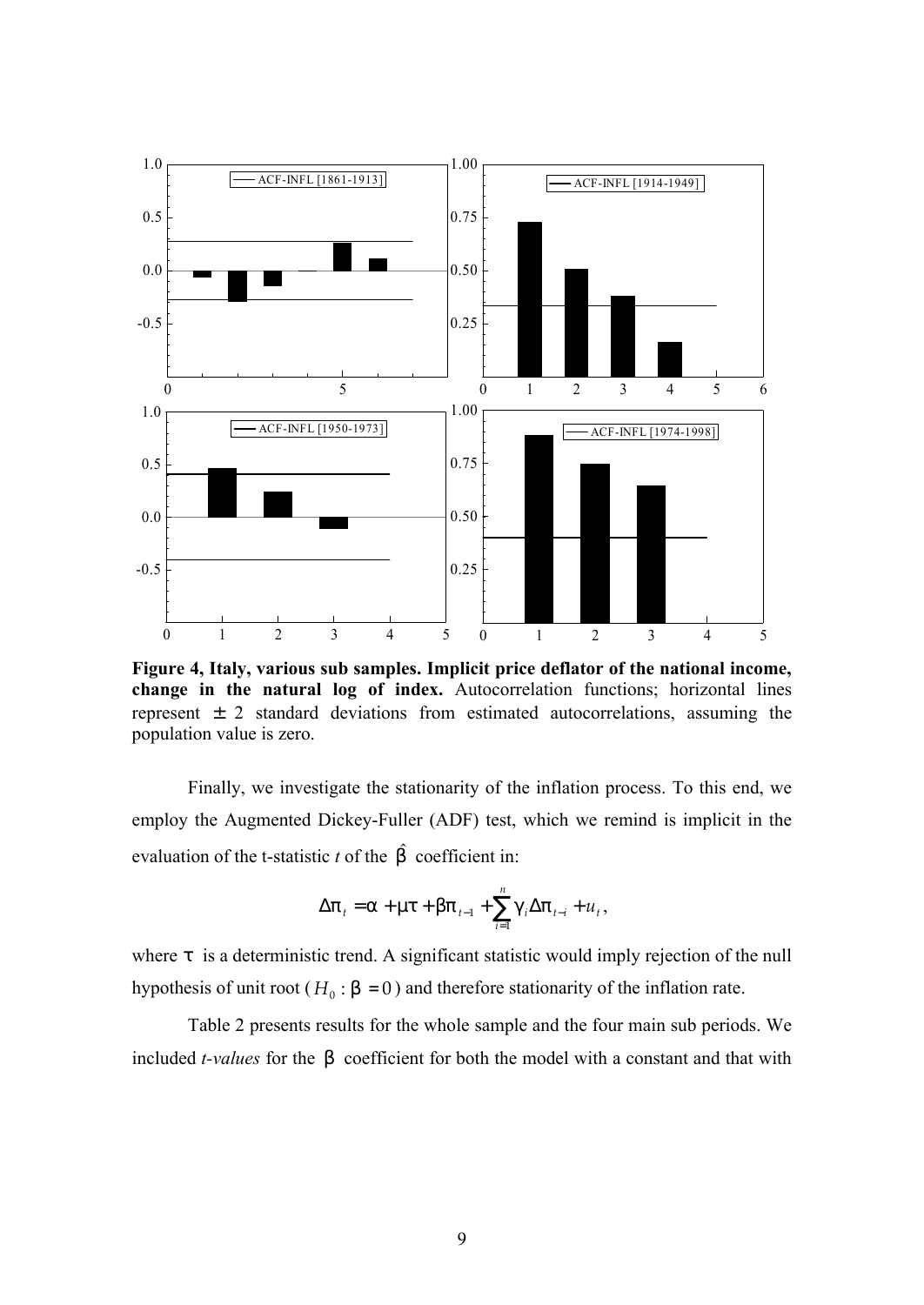| <b>INFL</b>   | <b>Constant</b> |            |            | <b>Constant and trend</b> |            |            |            |            |
|---------------|-----------------|------------|------------|---------------------------|------------|------------|------------|------------|
| <b>SAMPLE</b> | $i=0$           | $i=1$      | $i=2$      | i=3                       | i=0        | $i = 1$    | $i=2$      | $i=3$      |
| 1861-1998     | $-4.535**$      | $-4.095**$ | $-3.732**$ | $-4.114**$                | $-4.656**$ | $-4.219**$ | $-3.853*$  | $-4.285**$ |
| 1861-1913     | $-7.364**$      | $-6.683**$ | $-6.497**$ | $-5.662**$                | $-7.315**$ | $-6.671**$ | $-6.512**$ | $-5.729**$ |
| 1914-1949     | $-2.264$        | $-2.211$   | $-2.082$   | $-2.673$                  | $-2.209$   | $-2.171$   | $-2.058$   | $-2.684$   |
| 1950-1973     | $-2.004$        | $-1.571$   | $-1.406$   | $-1.154$                  | $-2.292$   | $-1.823$   | $-1.807$   | $-1.548$   |
| 1974-1998     | $-0.4841$       | $-0.9693$  | $-0.6881$  | $-1.207$                  | $-3.719*$  | $-3.690*$  | $-3.374$   | $-3.582$   |

constant and trend, each estimated with  $n = 3^5$ .

**Table 2, Italy, various sub samples. Implicit price deflator of the national income, change in the natural log of index.** Augmented Dickey-Fuller test Augmented Dickey-Fuller. '\*\*' indicates rejection of the null with a 99% confidence interval.

The results of the ADF test can be summarized as follows:

- a) Over the whole sample, inflation appears to be a stationary process: the null of a unit root can be rejected in both models with a 1% significance level.
- b) The same as a) applies to the gold standard.
- c) On the contrary, the period 1914-1949 is unambiguously characterized by nonstationarity.
- d) For the Bretton Woods years and afterwards, overall results support nonstationarity.

These findings suggest that fixed exchange rates tend to be associated with stationary inflation, whilst flexible rates are best characterized by non-stationary inflation. However, the nature and frequency of the structural changes cannot be determined through unit root tests. Moreover, the ADF test has low power in small samples and with variables containing MA components (see Maddala and Kim, 1998). This would suggest focusing on structural breaks rather than on the unit root properties of the series. We believe it even more appropriate to study the structural changes of the inflationary process jointly with output dynamics, within the context of the Phillips curve.

## **4. Italian inflation and output in the long run**

 $\overline{a}$ 

In the light of the above results, it appears crucial to distinguish the temporary

<sup>&</sup>lt;sup>5</sup> The critical values for this procedure depend on the inclusion of the constant or of the constant and a trend term. The critical values we employ are those of MacKinnon (1991). A statistic significant at the 5% is identified by  $*$ , at the 1% by  $**$ .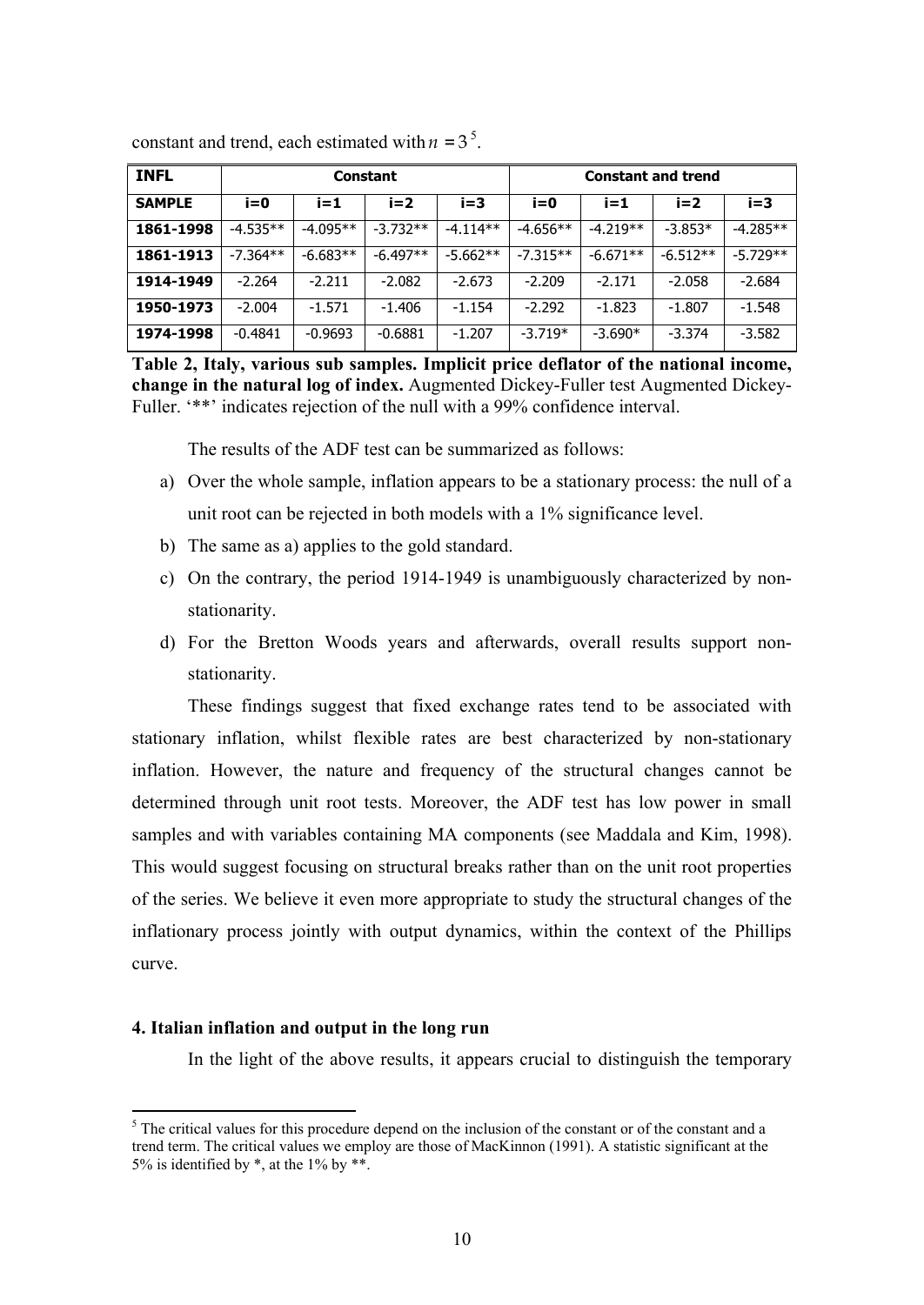components of the inflation process from its long-term, more permanent component. Various methods are obviously available. It is common to extract trend inflation through the application of Hodrick-Prescott (HP), linear or band-pass filters. Alternatively, results from market surveys or measures extracted from inflation swaps or bond-based break-even inflation rates are available, but only for relatively short and recent samples of data. In this paper, we employ the *Structural Time Series* (STS) approach proposed by Harvey (1989) to generate a series for trend inflation. The procedure amounts to decomposing the original series into trend, recursive stochastic cycles, and irregular components that vary over time $<sup>6</sup>$ . This way, we extract time-varying measures of</sup> expected inflation that for each observation rely only on information available up to the point of estimation. This modelling approach applies a Kalman-filter estimation procedure, in line with a plausible learning process for both the central bank and private agents. Other procedures, like using alternative filtering methods or polynomial trends, did not yield significantly better fit for our model.

Figure 5 plots the estimated Kalman-filter-based trend along with that of a trend computed using the more conventional Hodrick-Prescott filter. We will use them in turn in our subsequent estimates.

<sup>6</sup> For more details, see Hamilton (1994) and Canova (2007).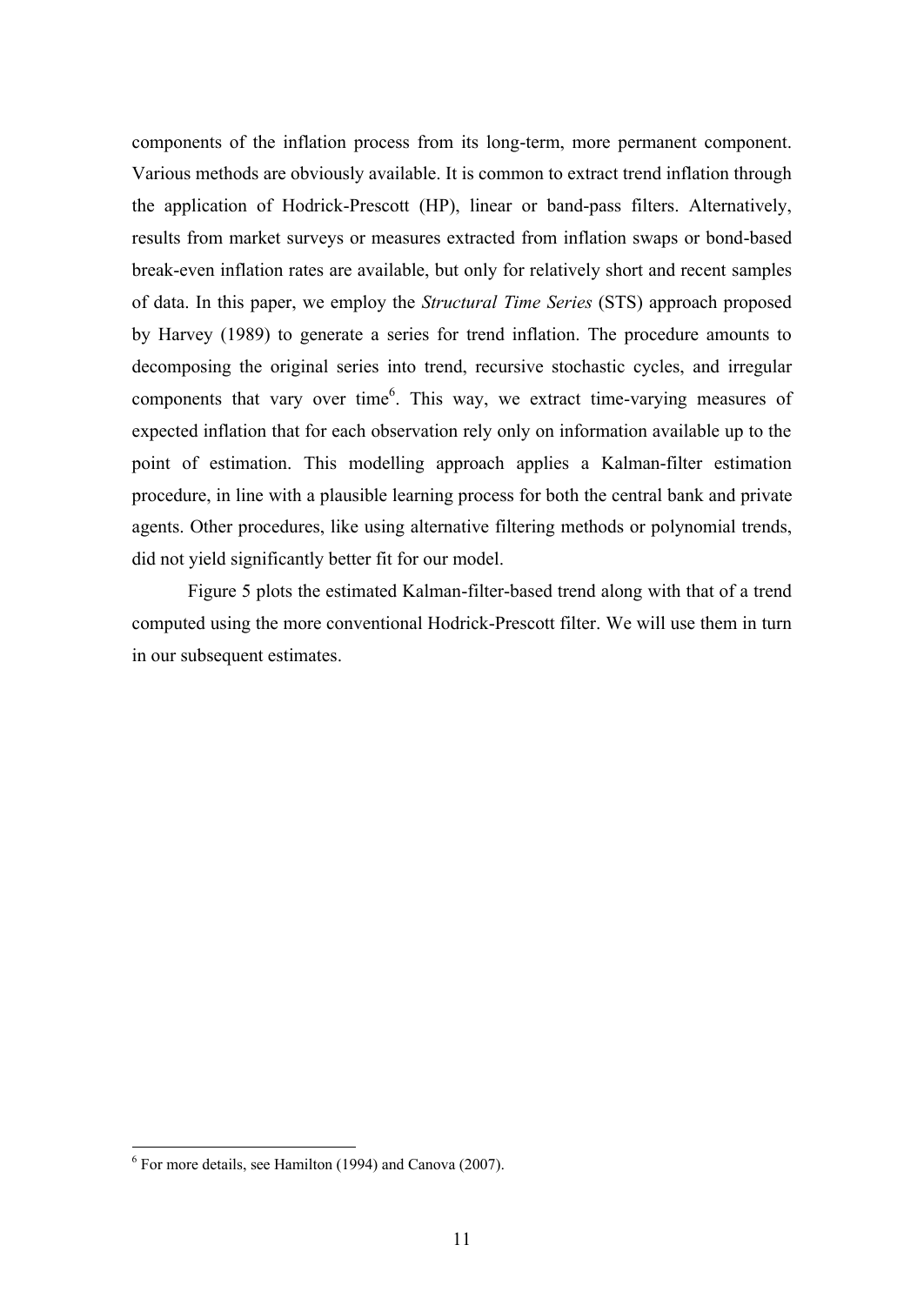

**Figure 5, Italy, 1861-1998.** Hodrick-Prescott (HPINF) and Kalman-filter based (STSINF) measures of trend inflation.

Figure 6 plots actual inflation and both the HP and STS measures of expected inflation over the most recent part of the sample, 1949-98. The third notable inflation process in the sample appears to originate already in the early 1960s, peak in 1980-82, and get back to moderate levels only at the end of the sample.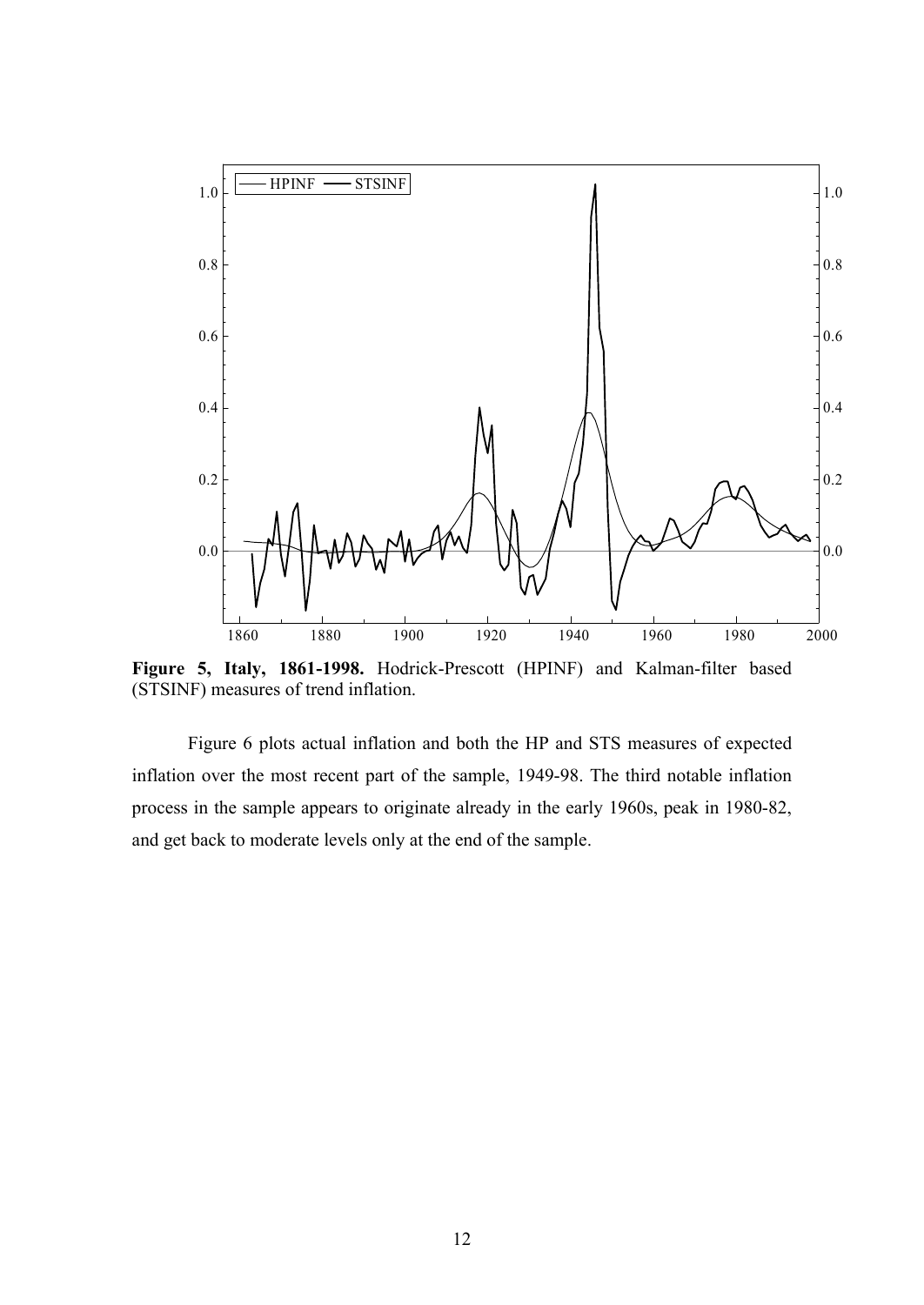

**Figure 6, Italy, 1949-1998.** Inflation (INF), Hodrick-Prescott (HPINF) and Kalmanfilter based (STSINF) measures of trend inflation.

In order to reach some conclusion as to the cyclical and structural determinants of the inflationary process, we now examine the long-term behaviour of output and inflation jointly. Our reference point is a consensus model of inflation and output that blends the original expectation-augmented Phillips curve (Phelps, 1967; Friedman, 1968) with the most recent stylizations on persistence and price/wage rigidity (Woodford, 2003). In detail, a reduced-form representation of the relationship between inflation and output could be:

$$
\mathsf{p}_t = \mathsf{g}\left(y_t - y_t^*\right) + E_{t-1}\mathsf{p}_t\tag{1}
$$

where  $y_t - y_t^*$  denotes the output gap, that is, the difference between the current level of output and its NAIRU or natural level, and  $E_{t-1}$  $p_t$  the expected inflation rate, conditional on last period's information. The dependence of current inflation on last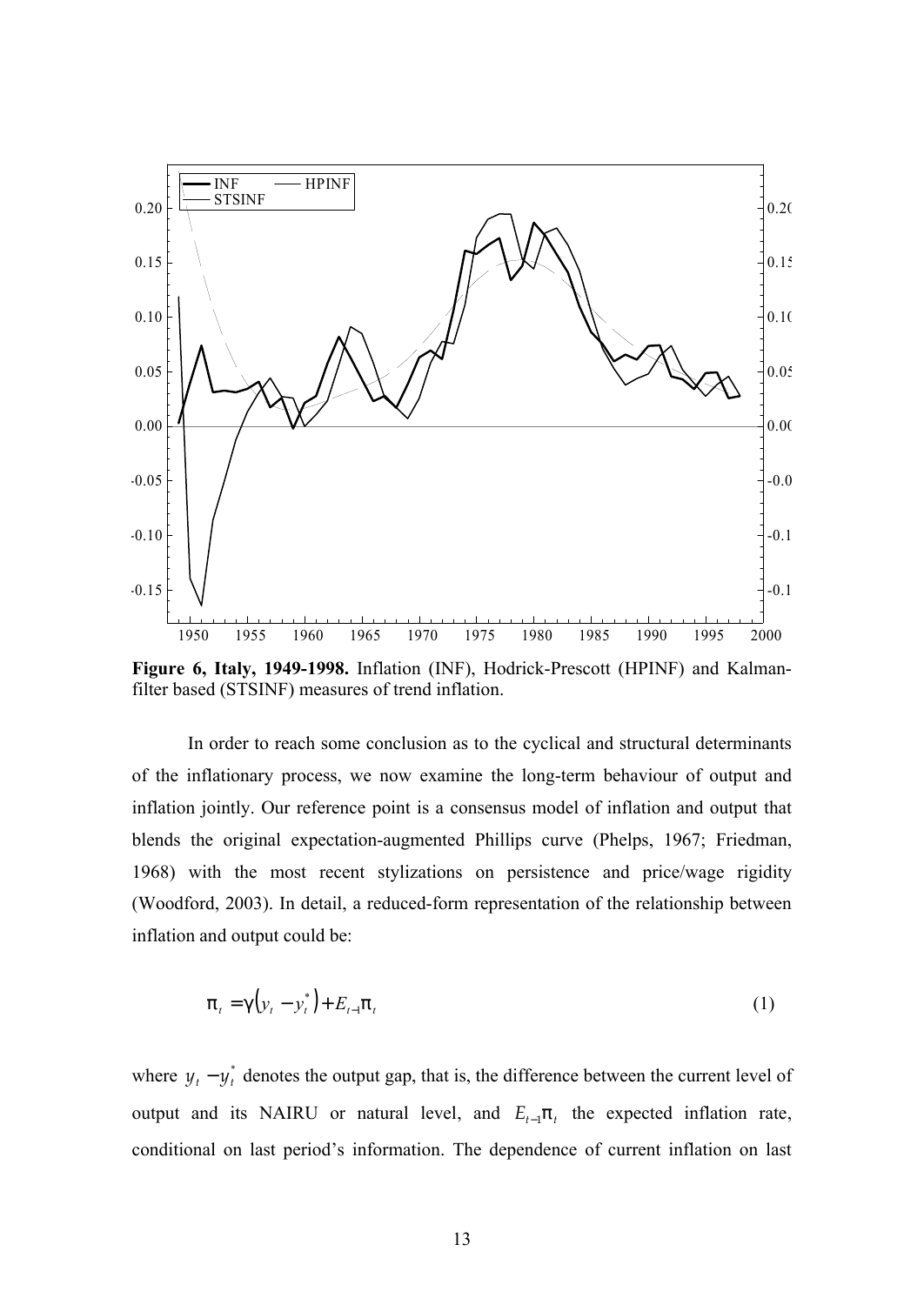period's expectations comes from the application of rational expectations to a structural model with partial price rigidities. This implies that

- (i) unexpected changes in aggregate demand affect both inflation and output;
- (ii) the stickier the prices, the lower *g* , which represents Phillips curve's slope. The literature often discusses the following equation:

$$
p_{t} = g\left(y_{t} - y_{t}^{*}\right) + bE_{t}p_{t+1}
$$
\n(2)

This differs from (1), as it links shifts of the curve to changes in conditional (i.e., current) expectations of future inflation. Theoretically, the difference is noticeable; much less so in practical terms, as expected inflation is serially correlated. For this reason, our estimates are based on the following encompassing model (see Woodford, 2003):

$$
p_{t} = bE_{t}p_{t+1} + wp_{t-1} + g(y_{t} - y_{t}^{*}) + e_{t},
$$
\n(3)

To measure the output gap, we employ again the STS approach. We fit a univariate model for real GDP, and extract time-varying measures of potential output that for each observation rely only on information available up to the point of estimation. As a robustness check, we also tried with a measure of output gap provided by the OECD, and with HP- and band-pass filters, but we found very little differences in the resulting estimates of the Phillips curve.

As a preliminary check, Figure 7 shows a scatter plot for inflation and our two measures of the output gap over the whole sample, along with a regression line. In contrast with the conventional Phillips-type relationship, a negative link between inflation and deviations of output from potential emerges. This apparently puzzling finding is based on a very long sample and comprises three important inflationary episodes with many potential structural breaks; it is then appropriate for our estimation to be performed over shorter sub samples as well.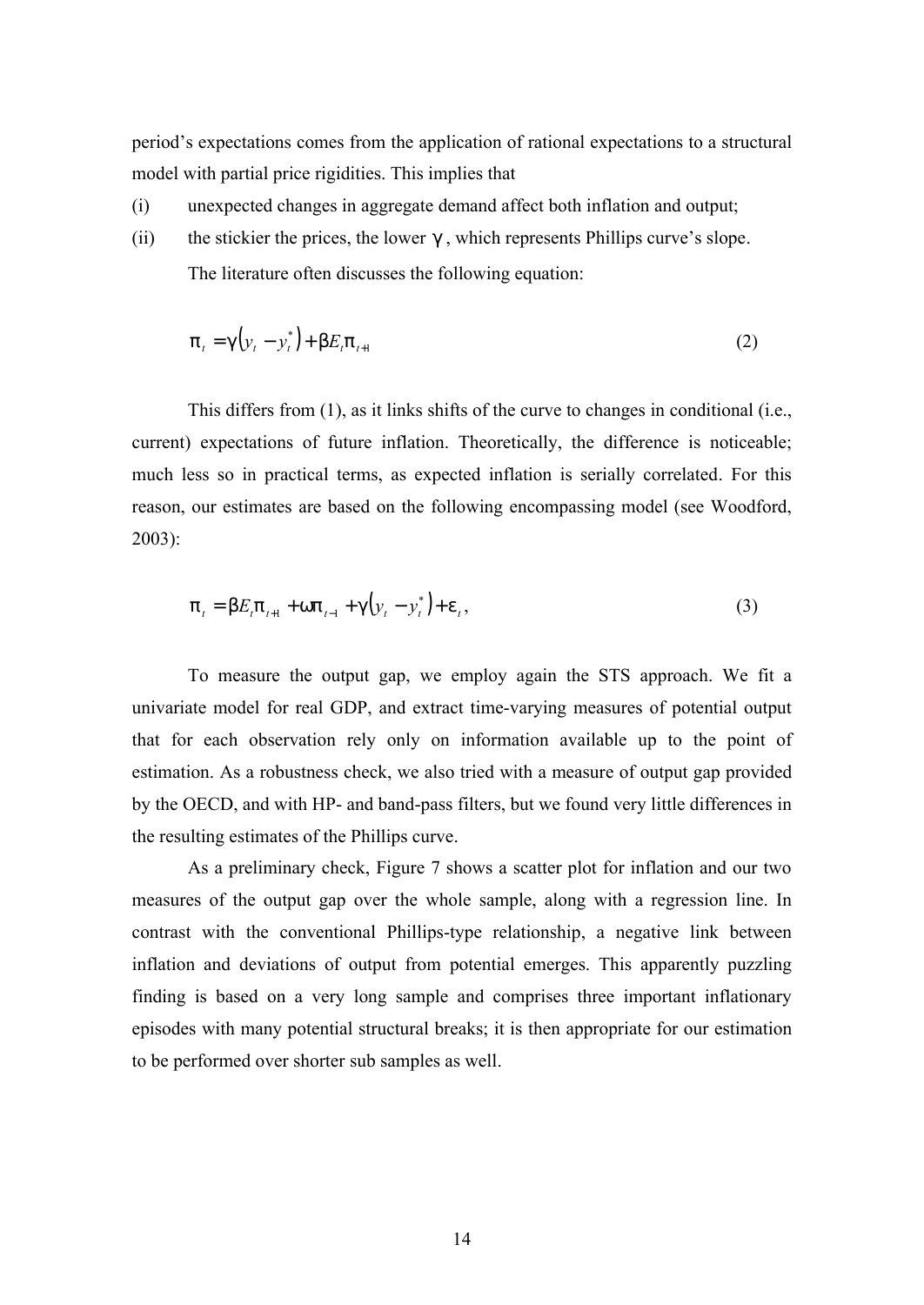

**Figure 7, Italy, 1861-1998.** Inflation (INF), Hodrick-Prescott (HPYGAP) and Kalmanfilter based (STSYGAP) measures of the output gap.

First, we estimated equation (3) using OLS over the sample 1861-1998 and removing the observations around the two world wars (1916-1920 and 1940-1947). The estimates we obtained, based on both the HP and STS definitions of output gap, are as follows (*t*-values in parentheses):

$$
p_{t} = 0.541 E_{t} p_{t+1} + 0.268 p_{t-1} - 0.255 (y_{t} - y_{t}^{*})^{HP} + \hat{e}_{t}
$$
  
(6.13) (3.17) (-1.67)  

$$
p_{t} = 0.509 E_{t} p_{t+1} + 0.275 p_{t-1} - 0.092 (y_{t} - y_{t}^{*})^{STS} + \hat{e}_{t}
$$
  
(5.98) (3.24) (-0.8)

Overall, output gap turns out to have almost no influence on inflation dynamics: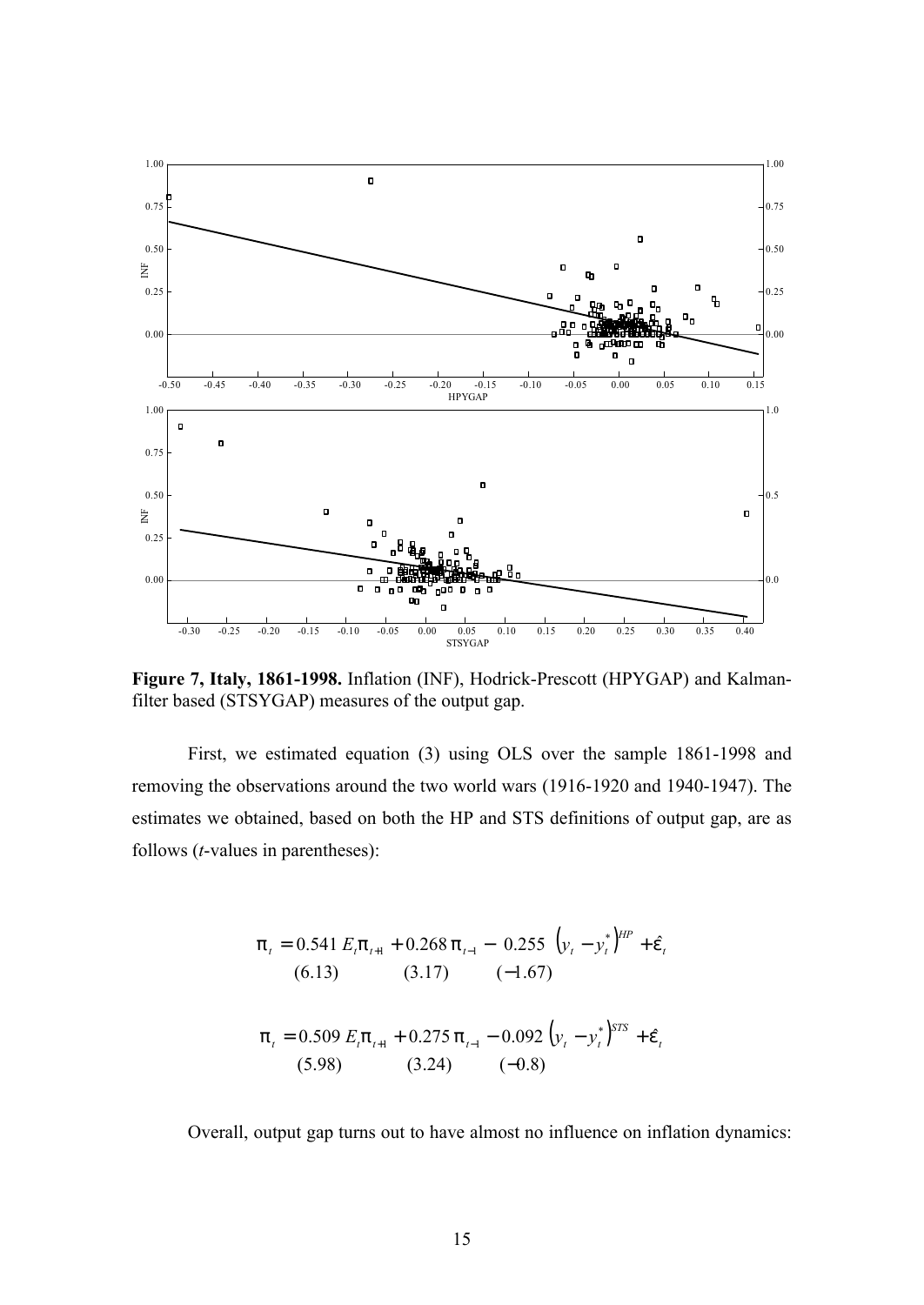using the HP-based definition, the output gap becomes significant – although again with a negative sign- at a 90% confidence interval. On the contrary, forward-looking inflation expectations and lagged inflation are significant, and remain so even when we re-estimate over variously defined sub samples. As a preliminary interpretation of these findings, we stress that recurrent periods of wide output and inflation shocks dominate the data, and this likely drives the results we obtain. Figure 13 shows scatter plots over the estimation sample after purging the observations for the years 1973-1984, the largest non-war inflationary (and stag-flationary) process. Indeed, a positive output-inflation relationship emerges, albeit a weak one, thus confirming that only when large real or monetary shocks are removed from the sample the output-inflation trade-off has the conventional positive sign.



**Figure 8, Italy, 1861-1915, 1921-1939, 1948-1972, 1985-1998.** Inflation (INF), Hodrick-Prescott (HPYGAP) and Kalman-filter based (STSYGAP) measures of the output gap.

These findings are also in line with results from stability analysis on estimated Phillips curves, which provide evidence of breaks in their key coefficients (Bai and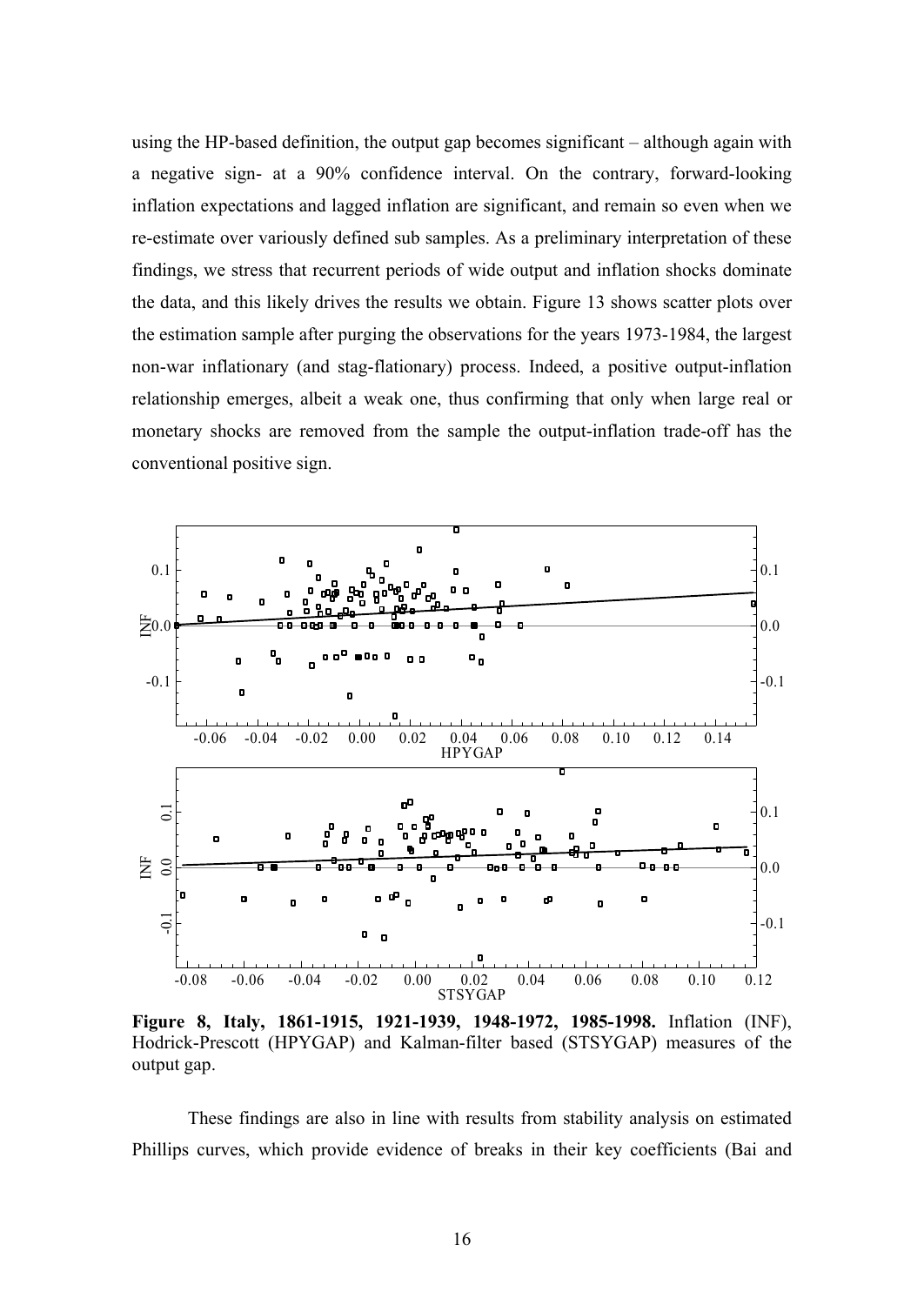Perron, 2003). Such changes could be tentatively attributed to shifts in the actual conduct of monetary policies, in the collective attitude towards the costs of inflation, or more generally in the monetary regime (see Cecchetti et al., 2007; Kim and Nelson, 2006). We believe that our findings for Italy and the evidence concerning other economies motivate the use of a full-fledged TVP approach. This will enable the identification of the conditional inflation-output trade-off in the long run, and help in identifying the causal links between observed institutional or behavioural changes and the structural shifts in the curve's coefficients.

We therefore computed additional estimates that explicitly allow for time variation in the parameters of the Phillips curve. We employed a time-varyingparameter (TVP) approach to estimate our models. In practice, we allowed the Phillips curve's coefficients to vary over time. What we obtained were estimates of the state vector for each observation in our sample. These estimates can then describe the evolution of the Phillips curve's coefficients over time.

Let us represent the model in a general state-space form (see Harvey, 1989; Kim and Nelson, 1999):

$$
p_{t} = c_{t} + x_{t}^{'}b_{t} + e_{t}
$$
  
\n
$$
b_{t+1} = d + T^{'}b_{t} + z_{t+1}
$$
\n(4)

where

 $\overline{a}$ 

$$
e_t \approx N(0, s^2), z_t \approx N(0, Q), b_0 \approx N(a_0, \Sigma_0)
$$

with  $x_t$  containing the explanatory variables.

The first equation in (4) is the measurement or observation equation. It is the classical linear regression model except that we allow the parameter vector  $b_t$ (representing the state variables) to change stochastically according to the transition described in the second equation in  $(4)^7$ . Summing up, this time-varying formulation involves forecasting the optimal state vector in each period, based on information

<sup>&</sup>lt;sup>7</sup> We follow the prior distribution proposed by Doan et al. (1984), which assume that changes in the endogenous variable modelled are so difficult to forecast that in the AR(1) process of the unobserved state vector the coefficient on its lagged value is likely to be near unity, while all other coefficients are assumed to be near zero. The prior distribution is independent across coefficients, so that the MSE of the state vector is a diagonal matrix. Measurement errors and the disturbances to transition equations are assumed to be serially and mutually independent.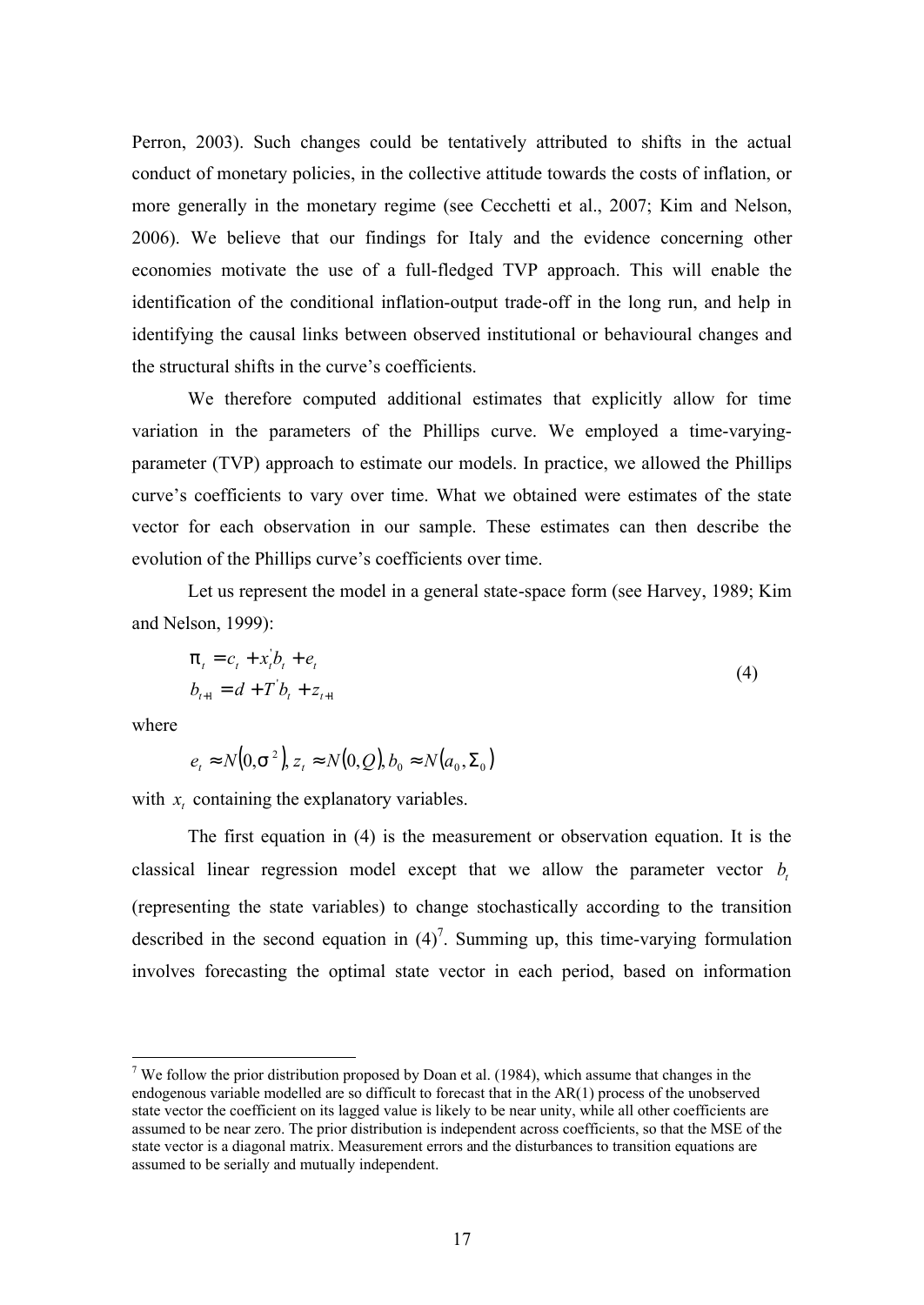available up to the previous period<sup>8</sup>. This way we compute filtered estimates of the parameters and the residuals for each observation in the sample, thus accounting for the potential variation over time of the underlying structural parameters. This allows us to capture major shifts, which are extremely likely in the long historical span of our dataset.

Figure 9 plots the times series of the estimated coefficient  $g_t$  in equation (3), that is, the sensitivity of current inflation to changes in the output gap<sup>9</sup>. We computed the displayed estimates by using a HP-based measure of inflation expectations and trying with both STS and HP definitions of the output gap.



**Figure 9, Italy, 1861-1998.** Phillips curve, output gap TVP coefficients obtained using Hodrick-Prescott and STS-based measures of the output gap.

The graph substantially confirms the dynamics of the link between inflation and

<sup>&</sup>lt;sup>8</sup> Under the normality and independence assumptions about the disturbances, the computation of the state vector is obtained via application of the Kalman filter.

<sup>&</sup>lt;sup>9</sup> For brevity we do not show here the full results of our TVP estimation, which are available from the authors upon request.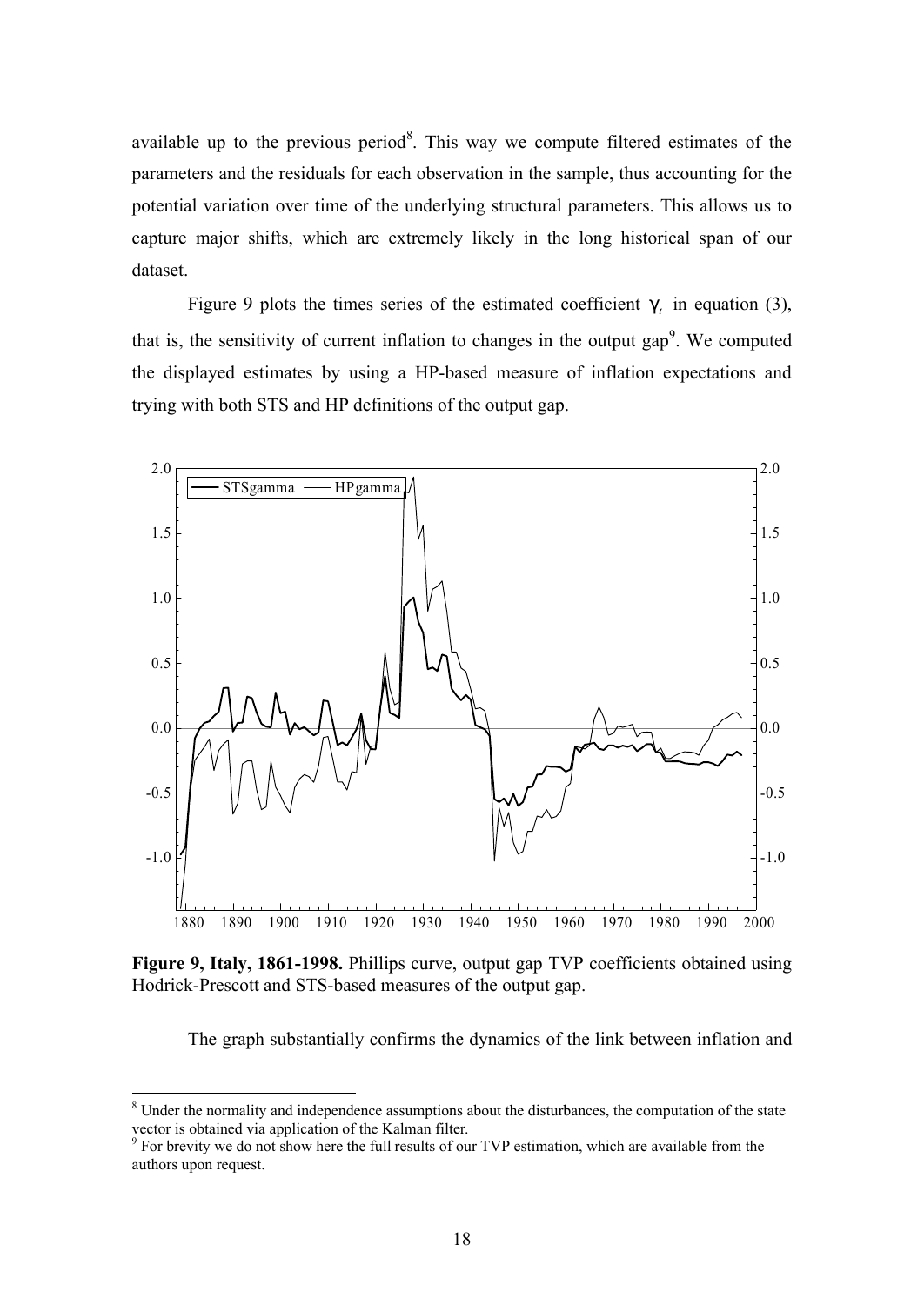output. In particular, the value of the estimated coefficient drops when inflation shows up during episodes of higher macroeconomic variability and, regardless of the measure of output gap we employ in the Phillips curve, it turns negative starting around WWII. The estimates confirm that during those instances, the traditional Phillips curve in Italy simply breaks down, or assumes a "perverse" slope.

# **5. Comparing Italy with the USA and UK**

It is now even more compelling to compare our findings for Italy with what one can obtain on similar data and sample spans for other countries using the same methodology. Therefore, we extended the analysis to the USA and UK. Figure 10 groups the annual inflation rates (all based on the price deflator of national income) for the three countries. Italian inflation easily emerges as having the highest mean and volatility; sub sample analysis (not shown here for simplicity) also shows that this holds for all sub periods bar one<sup>10</sup>.



<sup>&</sup>lt;sup>10</sup> Another interesting finding is that Italian and UK inflation rates have similar persistence levels, both far higher than for the US.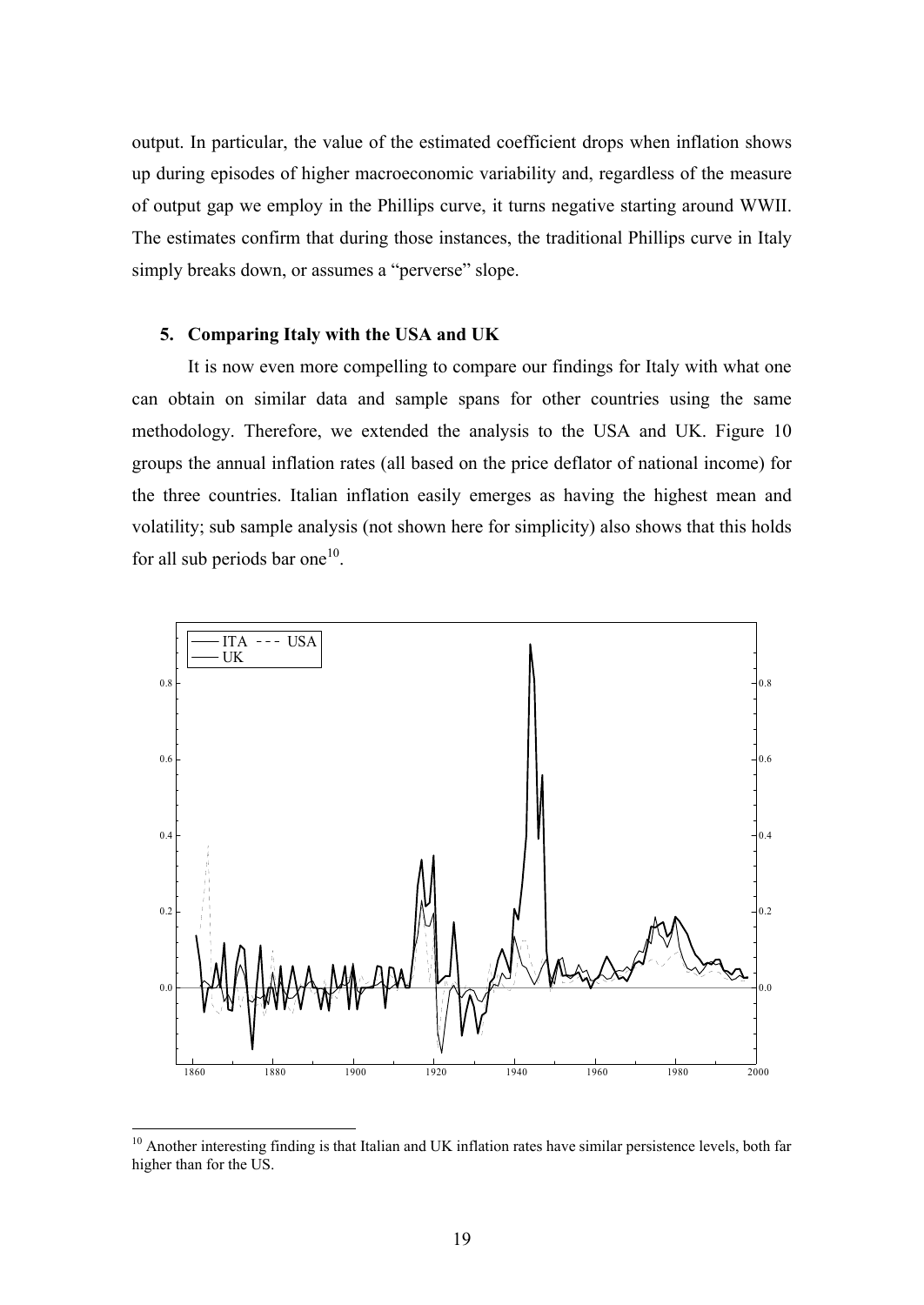## **Figure 10, USA, UK and Italy, 1861-1998.** Inflation rates.

Turning to a comparison of the inflation-output relationships across the three countries, Table 3 contains the results for the standard New Keynesian Phillips Curve specification estimated (via OLS) both for the whole sample and for the sub samples of gold standard, the two world wars, and the post-1946 period $^{11}$ .

| <b>NKPC: USA</b>   |                          |           |                 |  |  |
|--------------------|--------------------------|-----------|-----------------|--|--|
| <b>Sample</b>      | $E_t \mathsf{p}_{t+1}$   | $p_{t-1}$ | $(y_t - y_t^*)$ |  |  |
| 1861-1998          | 1.031                    | 0.167     | 0.069           |  |  |
|                    | (7.16)                   | (2.07)    | (1.08)          |  |  |
| 1861-1913          | 1.274                    | $-0.042$  | $-0.215$        |  |  |
|                    | (4.52)                   | $(-0.28)$ | $(-1.48)$       |  |  |
| 1914-1949          | 1.285                    | 0.000     | 0.218           |  |  |
|                    | (3.83)                   | (0.00)    | (1.94)          |  |  |
|                    | 0.707                    | 0.302     | 0.127           |  |  |
| 1950-1998          | (6.02)                   | (2.67)    | (2.16)          |  |  |
| <b>NKPC: UK</b>    |                          |           |                 |  |  |
| <b>Sample</b>      | $E_t \mathsf{p}_{t+1}$   | $p_{t-1}$ | $(y_t - y_t^*)$ |  |  |
| 1861-1998          | 0.639                    | 0.397     | 0.356           |  |  |
|                    | (7.04)                   | (5.83)    | (4.62)          |  |  |
| 1861-1913          | 0.331                    | 0.158     | 0.185           |  |  |
|                    | (1.76)                   | (1.15)    | (1.87)          |  |  |
| 1914-1949          | 0.763                    | 0.390     | 0.463           |  |  |
|                    | (2.93)                   | (3.03)    | (2.79)          |  |  |
| 1950-1998          | 0.649                    | 0.369     | 0.179           |  |  |
|                    | (4.90)                   | (2.98)    | (1.36)          |  |  |
| <b>NKPC: Italy</b> |                          |           |                 |  |  |
| <b>Sample</b>      | $E_{t}$ p <sub>t+1</sub> | $p_{t-1}$ | $(y_t - y_t^*)$ |  |  |
| 1861-1998          | 0.981                    | 0.079     | $-0.881$        |  |  |
|                    | (11.00)                  | (1.09)    | $(-7.55)$       |  |  |
| 1861-1913          | 0.574                    | $-0.057$  | $-0.383$        |  |  |
|                    | (1.88)                   | $(-0.41)$ | $(-1.26)$       |  |  |
| 1914-1949          | 1.031                    | 0.049     | $-0.969$        |  |  |

 $11$  For these estimates we measured the output gap using a HP-based series for potential output. Results do not qualitatively differ with the STS approach.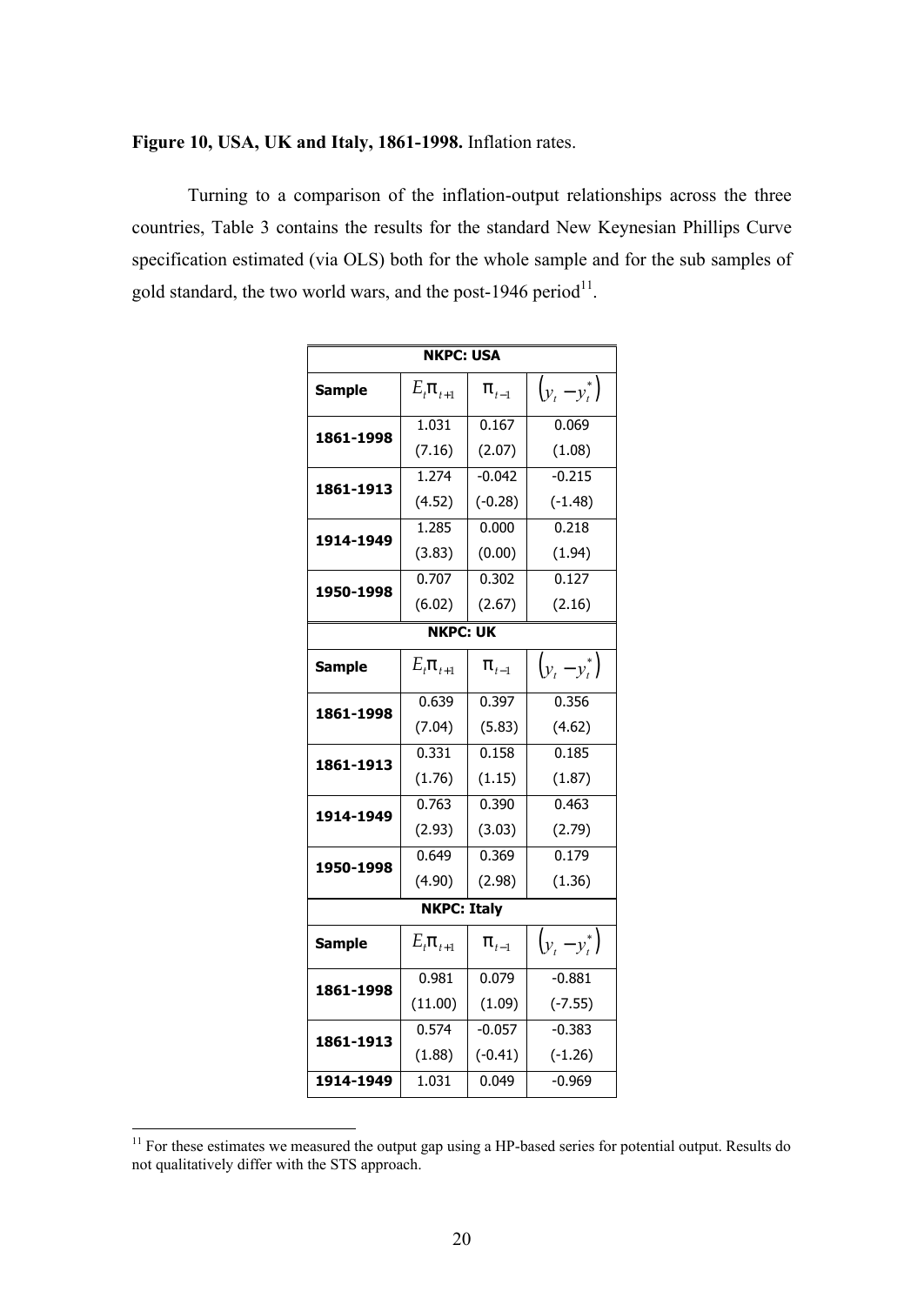|           | (6.07) | (0.36) | $(-4.48)$ |
|-----------|--------|--------|-----------|
| 1950-1998 | 0.369  | 0.630  | 0.023     |
|           | (3.63) | (6.33) | (0.178)   |

**Table 3. USA, UK and Italy, various samples.** New Keynesian Phillips Curve, coefficient estimates and t-values.

The main results are as follows:

- 1. Using the full sample, only for the UK the output coefficient appears significant and positive; Italy confirms a negative sign.
- 2. As to sub samples, output is positively related to inflation in the US in 1914- 1949 and 1950-1998 and in the UK in all subperiods until WWII.
- 3. Inflation expectations are always fundamental determinants of actual inflation rates.
- 4. The gold standard stands out as the sub period with the most ambiguous results.

Finally, to get a sense of the cross-country evolution of the inflation-output relationship, we also estimated TVP models for UK and the US. Figure 11 plots the output gap coefficients computed using the TVP methodology we outlined above. The dominant feature is that UK and Italy have witnessed similar falls in the size of the output gap coefficient after WWII, although in the UK the long-run relationship seems to have held up. In the US, the sensitivity of inflation to output developments is both more sizeable and stable, with no fundamental breaks even during the 1970s' stagflation. These findings broadly confirm in a cross-country dimension that the standard trade-off between inflation and output growth emerges only during periods of low inflation and limited macroeconomic volatility.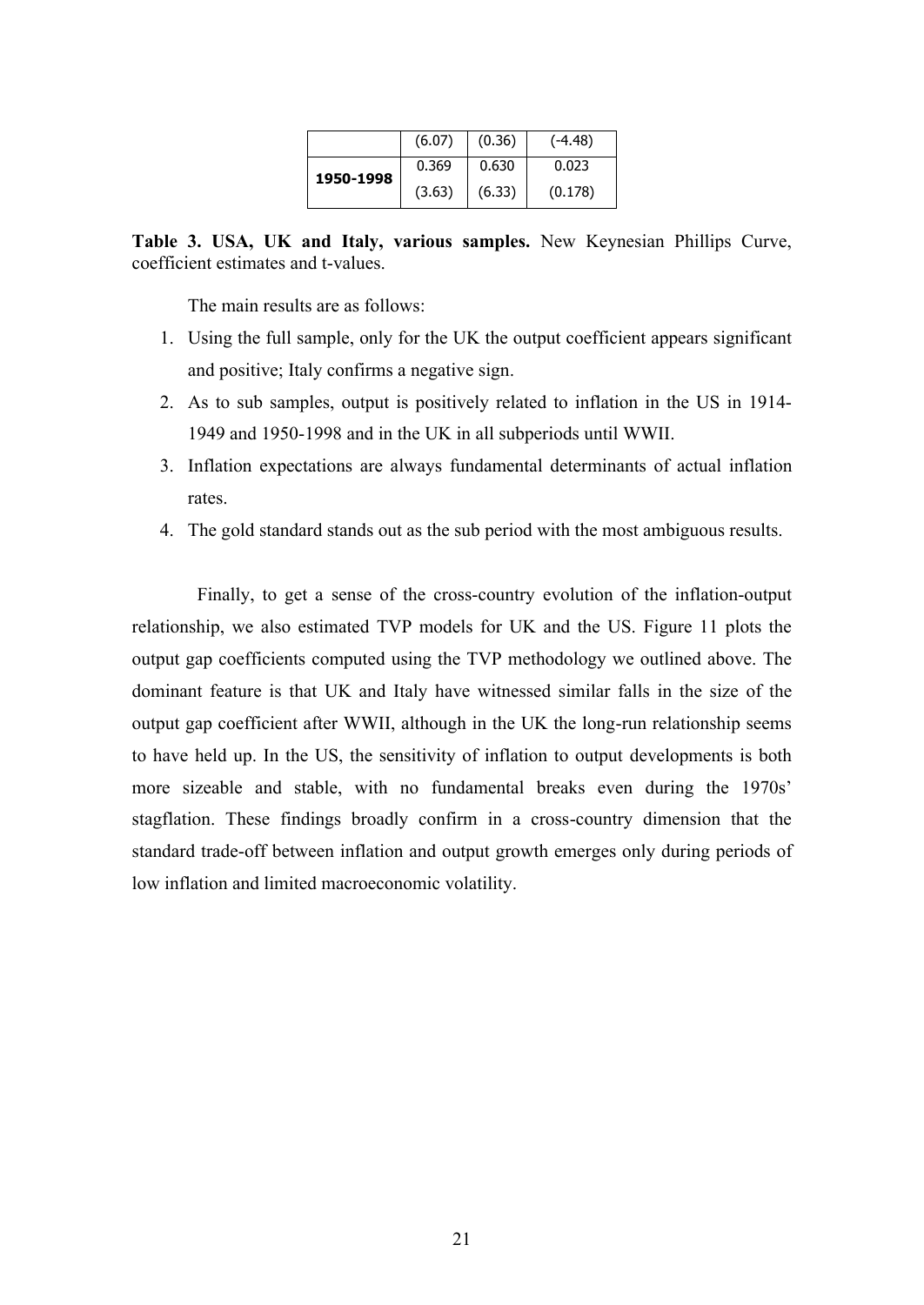

**Figure 11, USA, UK and Italy, 1861-1998.** Phillips curve, output gap TVP coefficients obtained using STS-based measures of the output gap.

#### **5. Concluding remarks**

Going back to Figure 10, one could easily conclude that Italy did win her longstanding fight against inflation, albeit only at the end of the twentieth century. Which factors did produce an inflation course and an output-inflation trade-off so stubbornly different from those of other countries? The key findings of our study confirm that the standard trade-off between inflation and output growth breaks down during periods of high inflation and marked macroeconomic volatility. Also, they seem to corroborate some of the results and claims contained in a famous 1973 article by Lucas: "*In a stable price country like the United States, then, policies which increase nominal income tend to have a large initial effect on real output, together with a small, positive initial effect on the rate of inflation. Thus, the apparent short-term trade-off is favorable, as long as it remains unused. In contrast, in a volatile price country like Argentina, nominal income changes are associated with equal, contemporaneous price movements with no discernible effect on real output. These results are, of*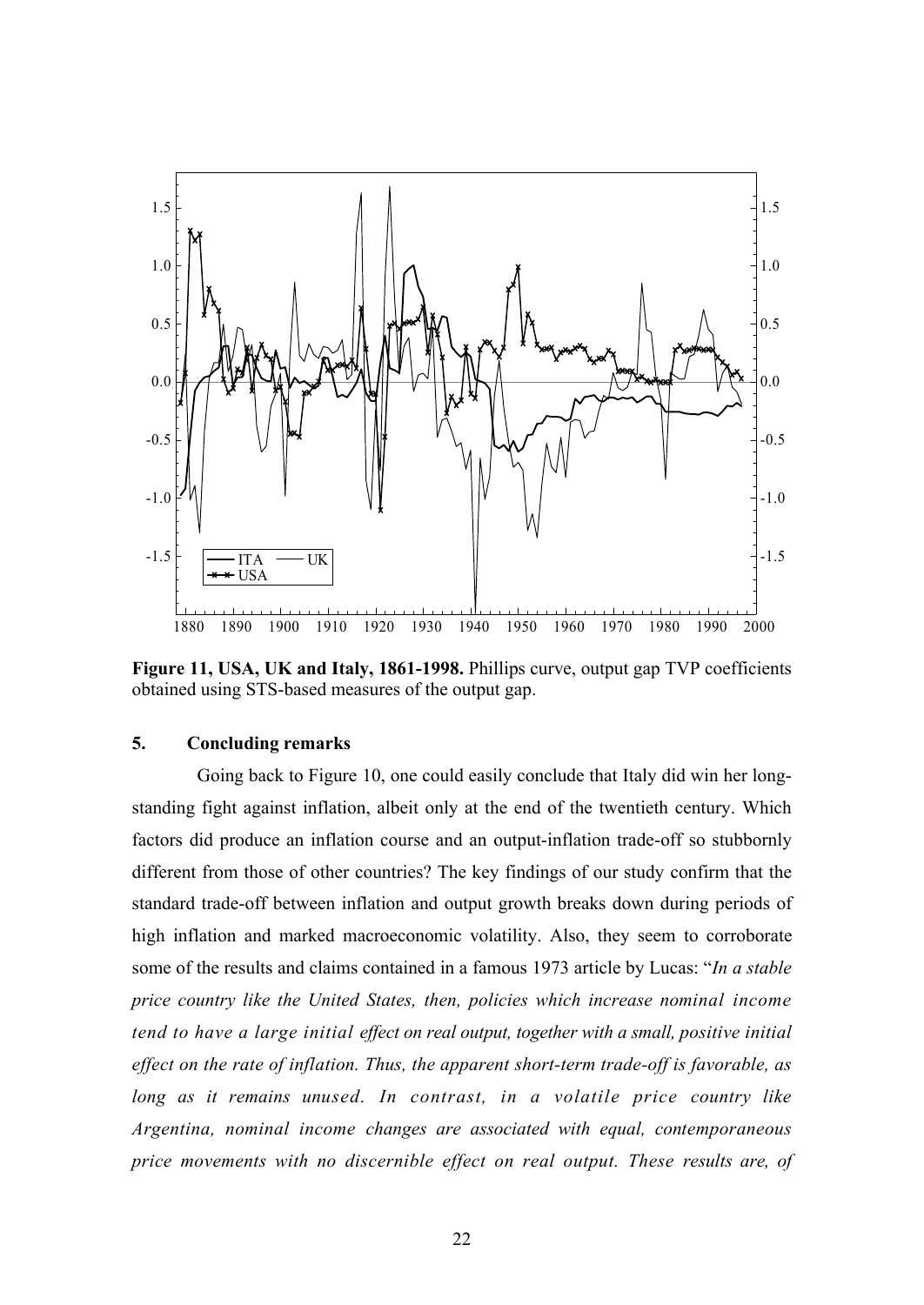*course, inconsistent with the existence of even moderately stable Phillips curves. On the other hand, they follow directly from the view that inflation stimulates real output if, and only if, it succeeds in "fooling" suppliers of labor and goods into thinking relative prices are moving in their favour*." (Lucas, 1973, pp. 332-333).

These comments are suggestive of one causal relationship between inflation and the level of economic activity, but fall short of providing a structured answer as to the main drivers of the inflation bias that Italy suffered from throughout history. Our evidence is consistent with the received wisdom that Italy has reined in inflation thanks largely to global disinflation pressures and a central bank that became independent in the 1990s. It is therefore apparent that the peculiar nature of the output-inflation trade-off in Italy is the consequence of the inability of the Italian economy to withstand adverse supply-side shocks and the poor quality of its monetary policy. The investigation on which of these factors had the upper hand in the 138-year long history of the Italian lira and Phillips curve, is left to further ongoing research.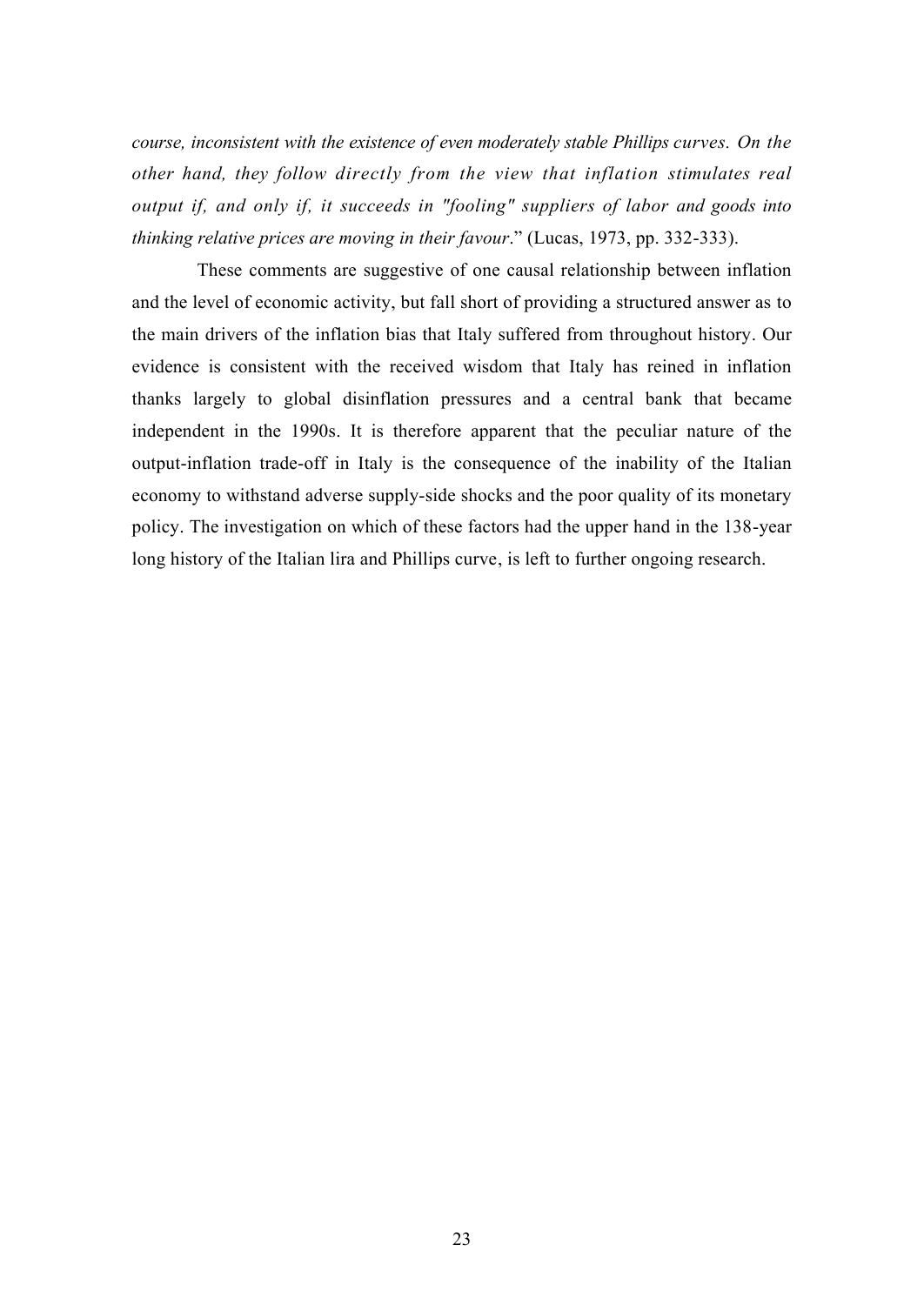#### **Bibliografia**

- Bai, J., and P. Perron (1998). Estimating and Testing Linear Models with Multiple Structural Changes, *Econometrica*, vol 66, 47-78.
- Bai, J. and P. Perron (2003). Computation and Analysis of Multiple Structural Change Models, *Journal of Applied Econometrics*, 18, 1-22.
- Canova, F. (2007). Methods for Applied Macroeconomic Research. Princeton University Press, Princeton.
- Cecchetti, S.G., P. Hooper, B.C. Kasman, K.L. Schoenholtz, and M.W. Watson (2007). Understanding the evolving inflation process. U.S. Monetary Policy Forum 2007, University of Chicago Graduate School of Business, The Initiative on Global Financial Markets.
- Doan, T., Litterman, R. and Sims, C. (1984). Forecasting and conditional projections using realist priori distributions. *Econometric Reviews*, 3(1), 1-100.
- Doornik, J.A., and H. Hansen (1994). A practical test for univariate and multivariate normality. Discussion Paper, Nuffield College.
- Flora, A. (1983). State, Economy and Society in Western Europe 1815-1975, vol. I, Campus: Frankfurt.
- Flora, A. (1987). State, Economy and Society in Western Europe 1815-1975, vol. II, Campus: Frankfurt.
- Fratianni, M. and F., Spinelli (1981), Sylos Labini on Fratianni and Spinelli on Inflation: a Reply, Banca Nazionale del Lavoro *Quarterly Review*, 139: 466-469.
- Fratianni, M. and F., Spinelli (2001a) *Storia Monetaria d'Italia*. Milan: EtasLibri, 2001.
- Fratianni, M. and F., Spinelli (2001b) Fiscal Dominance and Money Growth in Italy: The Long Record, *Explorations in Economic History*, 38: 252-272.
- Friedman, M. (1968). The role of monetary policy. *American Economic Review*, **58**, pp.  $1 - 17$ .
- Garofalo, P. (2005). Exchange Rate Regimes and Economic Performance: The Italian Experience. Banca d'Italia, Quaderni dell'Ufficio Ricerche Storiche, n. 10.
- Jarque, C.M., and A.K. Bera (1987). A test for normality of observations and regression residuals. International Statistical Review, 55, 163-172.
- Harvey, A.C. (1989). Forecasting, Structural Time Series Models and the Kalman Filter. Cambridge: CUP.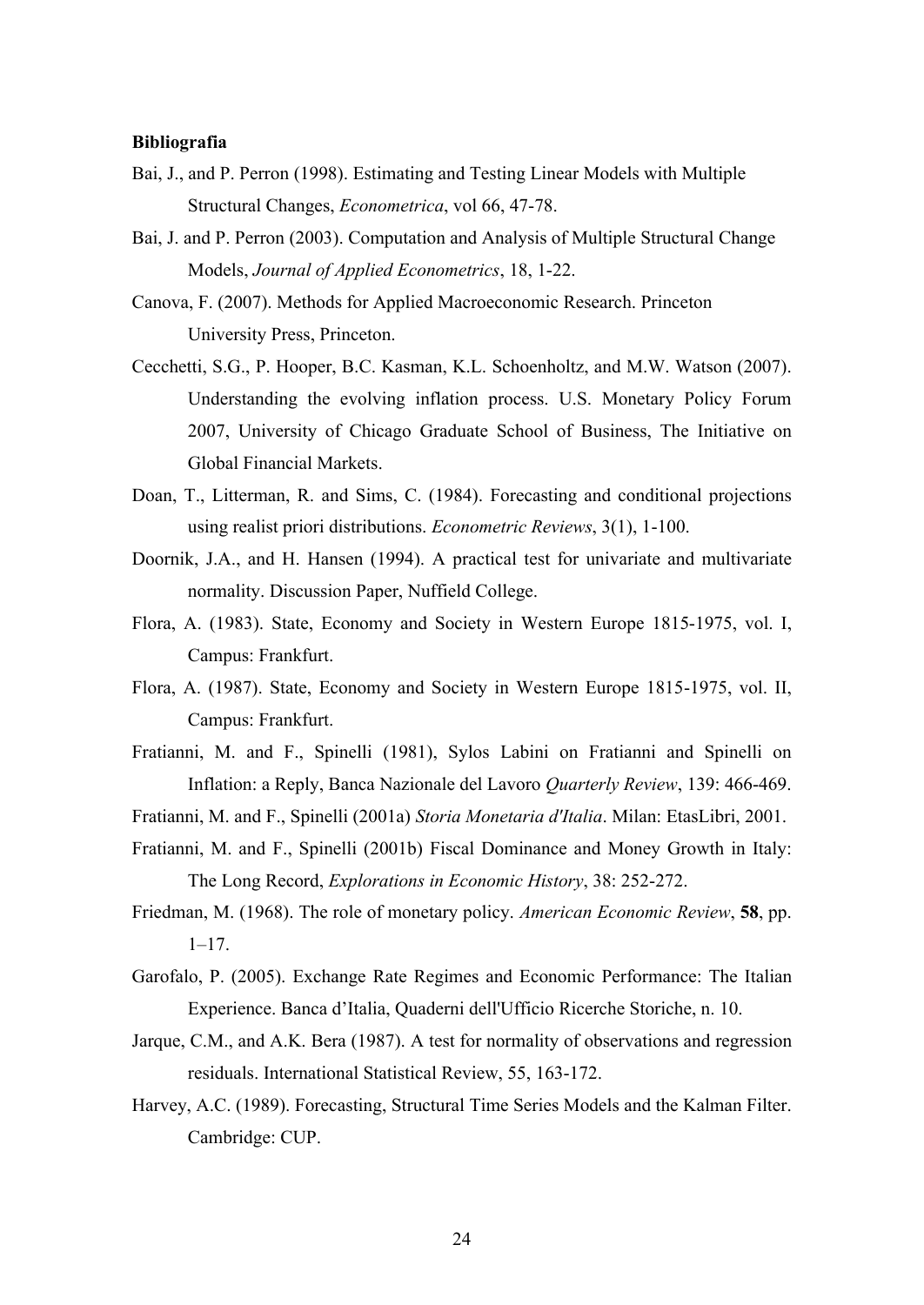Hamilton, J.D. (1994). Time-series analysis. Princeton University Press, Princeton.

- Kim, C.-J. and C.R. Nelson (1999). State-space models with regime switching. MIT Press, Cambridge Mass.
- Kim, C.-J. and C.R. Nelson (2006). Estimation of a forward-looking monetary policy rule: A time-varying parameter model using ex post data. *Journal of Monetary Economics*, 53, pp. 1949-1966.
- Koopman S.J., Harvey, A.C., Doornik, J.A. and Shephard, N. (2000). Stamp: Structural Time Series Analyser, Modeller and Predictor. London: Timberlake Consultants Press.
- Lucas, R.E. (1973). Some International Evidence on Output-Inflation Tradeoffs. *American Economic Review*, Vol. 63, No. 3, pp. 326-334.
- MacKinnon, J.G. (1991). Critical values for cointegration tests. In Engle, R.F., and C.W.J. Granger (eds.), Long-run economic relationships, pp. 267-276. Oxford: OUP.
- Maddala, G.S., and I.-M. Kim (1998). *Unit Roots, Cointegration and Structural Change*. Cambridge University Press.
- Micheletti, S., e F. Spinelli (2001). *Introduzione all'Inflazione Italiana: 1861-1998*. Edizioni Ori Martin, Brescia.
- Mitchell, D. (1992). International Historical Statistics: Europe 1750-1988. Macmillan: London.
- Mitchell, D. (1993). International Historical Statistics: The Americas 1750-1988. Macmillan: London.
- Phelps, E.S., Phillips Curves (1967). Expectations of Inflation and Optimal Unemployment over Time. *Economica*, New Series, Vol. 34, No. 135, pp. 254- 281.
- Spinelli, F. (1976). The determinants of price and wage inflation: the case of Italy, in M. Parkin and G. Zis (eds.), *Inflation in open economies*, Manchester University Press, Manchester, pp. 201-236.
- Spinelli, F. (1976). Il dilemma inflazione-disoccupazione: una rilettura critica, *Rivista Internazionale di Scienze Sociali*, LXXXIV, IV-V, pp. 517-525.
- Spinelli, F. (2000). *I costi dell'instabilità dei prezzi e del cambio. Le analisi delle Relazioni Annuali della Banca d'Italia: 1894-1998*, Angeli, Milano.